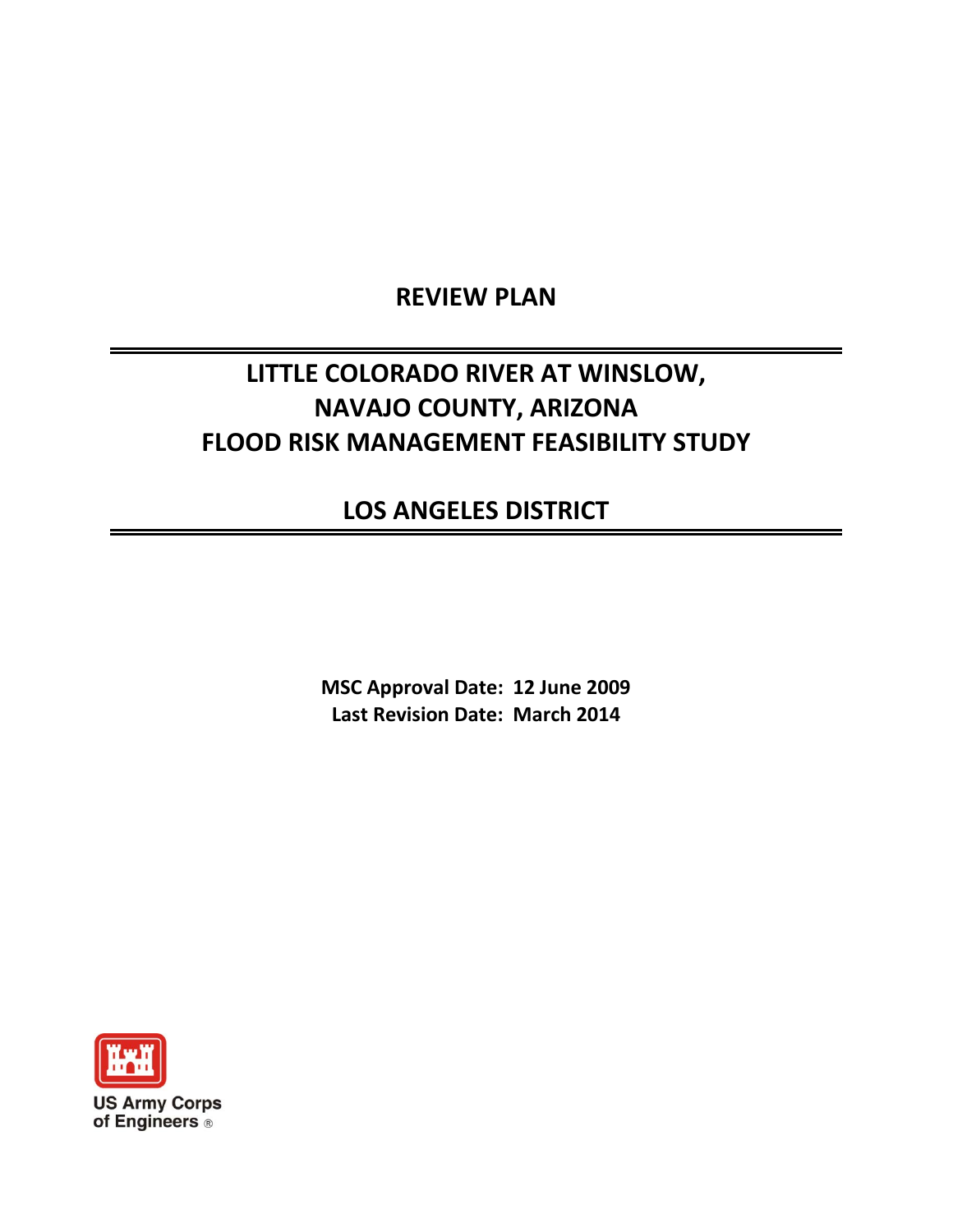#### **REVIEW PLAN**

## **LITTLE COLORADO RIVER AT WINSLOW, NAVAJO COUNTY, ARIZONA FLOOD RISK MANAGEMENT FEASIBILITY STUDY**

#### **TABLE OF CONTENTS**

| 1.  |                                                                             |
|-----|-----------------------------------------------------------------------------|
| 2.  |                                                                             |
| 3.  |                                                                             |
| 4.  |                                                                             |
| 5.  |                                                                             |
| 6.  |                                                                             |
| 7.  |                                                                             |
| 8.  |                                                                             |
| 9.  |                                                                             |
| 10. |                                                                             |
| 11. |                                                                             |
| 12. |                                                                             |
| 13. |                                                                             |
|     |                                                                             |
|     | ATTACHMENT 2: SAMPLE STATEMENT OF TECHNICAL REVIEW FOR DECSION DOCUMENTSiii |
|     |                                                                             |
|     |                                                                             |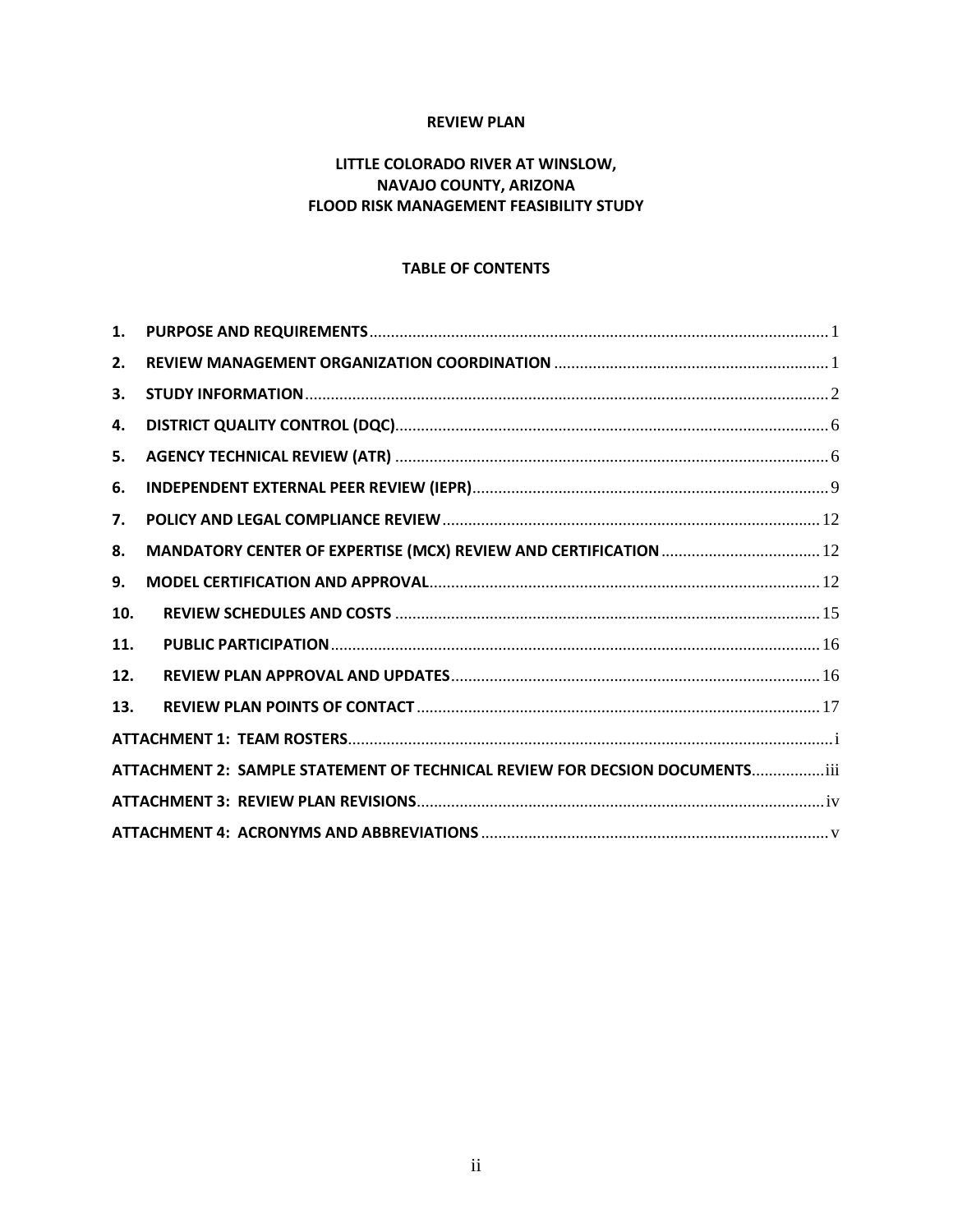#### <span id="page-2-0"></span>**1. PURPOSE AND REQUIREMENTS**

**a. Purpose.** This Review Plan defines the scope and level of peer review for the Little Colorado River at Winslow, Navajo County, Arizona Flood Risk Management Feasibility Study. This feasibility study process is anticipated to culminate with a recommendation to Congress for authorization of a flood risk management project.

#### **b. References**

- (1) Engineering Circular (EC) 1165-2-214, Civil Works Review Policy, 15 Dec 2012
- (2) EC 1105-2-412, Assuring Quality of Planning Models, 31 Mar 2011
- (3) Engineering Regulation (ER) 1110-1-12, Quality Management, 30 Sep 2006
- (4) ER 1105-2-100, Planning Guidance Notebook, Appendix H, Policy Compliance Review and Approval of Decision Documents, Amendment #1, 20 Nov 2007
- (5) CESPD R 1110-1-8, South Pacific Division Quality Management Plan, 30 December 2002
- (6) Little Colorado River at Winslow Feasibility Study Project Management Plan, approved 25 August 2008
- **c. Requirements.** This review plan was developed in accordance with EC 1165-2-214, which establishes an accountable, comprehensive, life-cycle review strategy for Civil Works products by providing a seamless process for review of all Civil Works projects from initial planning through design, construction, and operation, maintenance, repair, replacement and rehabilitation (OMRR&R). The EC outlines four general levels of review: District Quality Control/Quality Assurance (DQC), Agency Technical Review (ATR), Independent External Peer Review (IEPR), and Policy and Legal Compliance Review. In addition to these levels of review, decision documents are subject to cost engineering review and certification (per EC 1165-2-214) and planning model certification/approval (per EC 1105-2-412).

## <span id="page-2-1"></span>**2. REVIEW MANAGEMENT ORGANIZATION COORDINATION**

The Review Management Organization (RMO) is responsible for managing the overall peer review effort described in this Review Plan. The RMO for decision documents is typically either a Planning Center of Expertise (PCX) or the Risk Management Center (RMC), depending on the primary purpose of the decision document. The RMO for the peer review effort described in this Review Plan is the Flood Risk Management Planning Center of Expertise (FRM-PCX). The RMO will coordinate with the Cost Engineering Mandatory Center of Expertise (MCX) to ensure the appropriate expertise is included on the review teams to assess the adequacy of cost estimates, construction schedules, and contingencies.

The RMO for Type II IEPR (Section 6 below) is the US Army Corps of Engineers (USACE or Corps) Risk Management Center (RMC). Panel members will be selected using the National Academies of Science (NAS) policy for selecting reviewers. The District Chief of Engineering, as the Engineer-In-Responsible-Charge, will ensure that Type II IEPR is conducted in accordance with EC 1105-2-214, and will fully coordinate with the Chief of Construction, the Chief of Operations, and the Project Manager through the Pre-Construction Engineering and Design (PED) and Construction phases. The Project Manager will coordinate with the RMO to develop the review requirements and to include them in the Review Plan.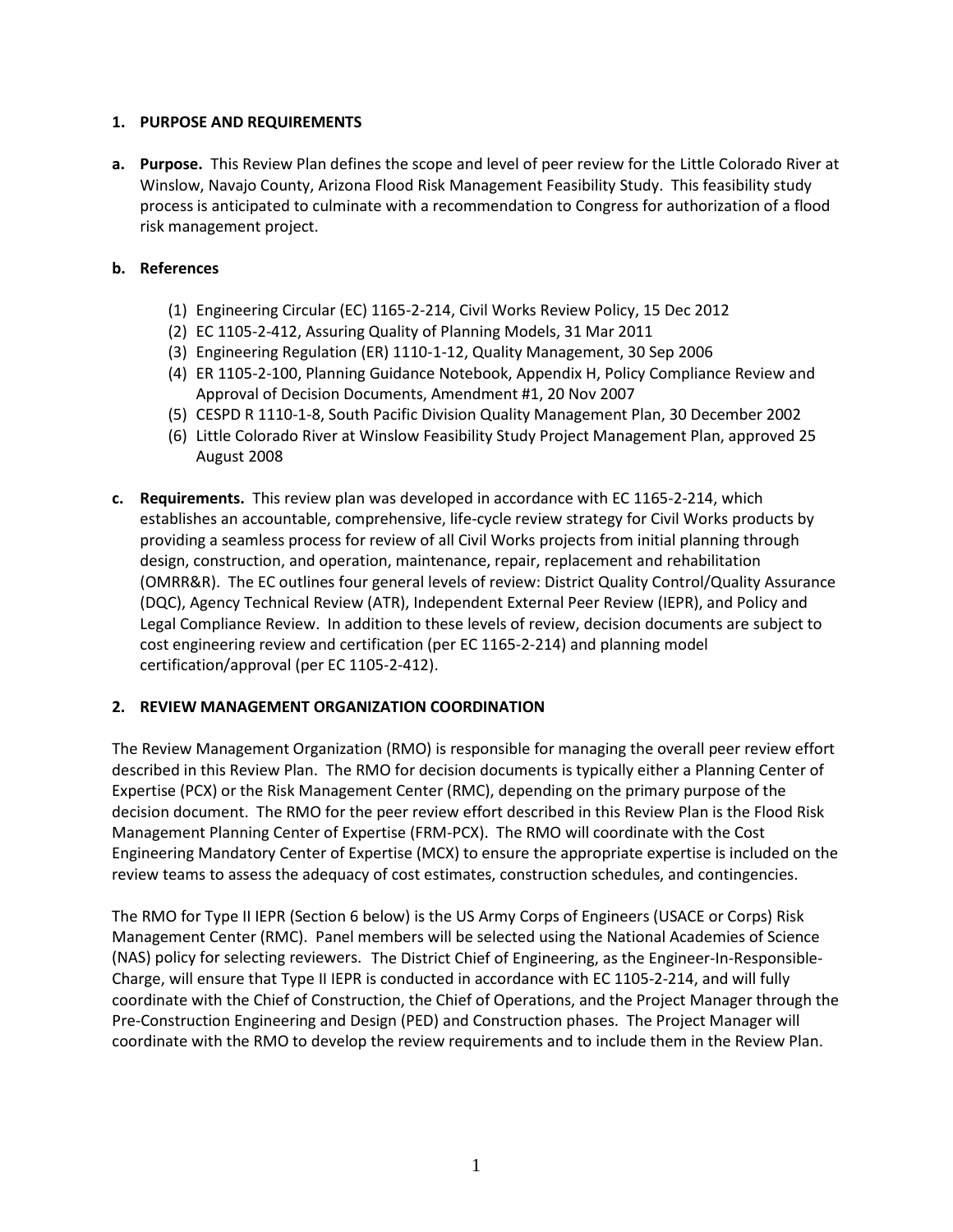#### <span id="page-3-0"></span>**3. STUDY INFORMATION**

- **a. Decision Document.** The authorized name of the study is the Little Colorado River at Winslow (LCR at Winslow) Feasibility Study. The decision document will be titled Little Colorado River at Winslow, Integrated Feasibility Report and Environmental Document (Environmental Assessment or Environmental Impact Statement). This report will present planning, engineering, and implementation details of the recommended plan for approval by the Chief of Engineers and subsequent Congressional authorization.
- **b. Study/Project Description.** LCR at Winslow is a General Investigations study undertaken to evaluate structural and non-structural flood risk management (FRM) measures to reduce the risk of flooding in the City of Winslow and vicinity. Flood risk management is a primary mission of the Corps. Ecosystem restoration measures may be considered as part of larger plans provided they contribute to the primary objective of flood risk management. However, the study team will not formulate ecosystem restoration plans, and National Ecosystem Restoration (NER) benefits will not be determined for the purpose of plan selection. The non-federal sponsor for this study is the Navajo County Flood Control District, Navajo County, Arizona. The feasibility phase of this study is cost shared 50 percent federal, 50 percent non-federal.

The overall LCR Watershed encompasses an area of approximately 27,051 square miles in northeastern Arizona and northwestern New Mexico (Figure 1). Approximately 80 percent of the

watershed is in Arizona and includes parts of Coconino, Navajo, and Apache Counties. The remaining 20 percent of the watershed is in New Mexico and includes parts of San Juan, McKinley, Cibola, and Catron Counties. The drainage basin of the LCR is approximately 245 miles long and 158 miles wide at its widest point. The mainstem of the LCR is entirely in Arizona, has a channel length of 356 miles, and total elevation drop of about 6,300 feet from its headwaters in the White Mountains to its confluence with the Colorado River. The LCR flows in generally a northwest direction and receives runoff from 18 sub-watershed basins and contributing drainage areas with hundreds of miles of small tributary streams. The LCR Watershed is bound on the east by the Rio Grande Basin, on the south by the Gila River Basin, and on the north by the San Juan Basin. The LCR joins the Colorado River in the Grand Canyon on the northwest edge of the Basin.



The study area is located in the middle Little Colorado River Sub-Watershed, in and near the City of Winslow in western Navajo County Arizona. The study area encompasses the floodplain of the LCR from the vicinity of the Clear Creek confluence downstream (northwest) to the north end of the existing Winslow Levee system. The study area includes the majority of the City of Winslow,

Figure 1. Little Colorado River Watershed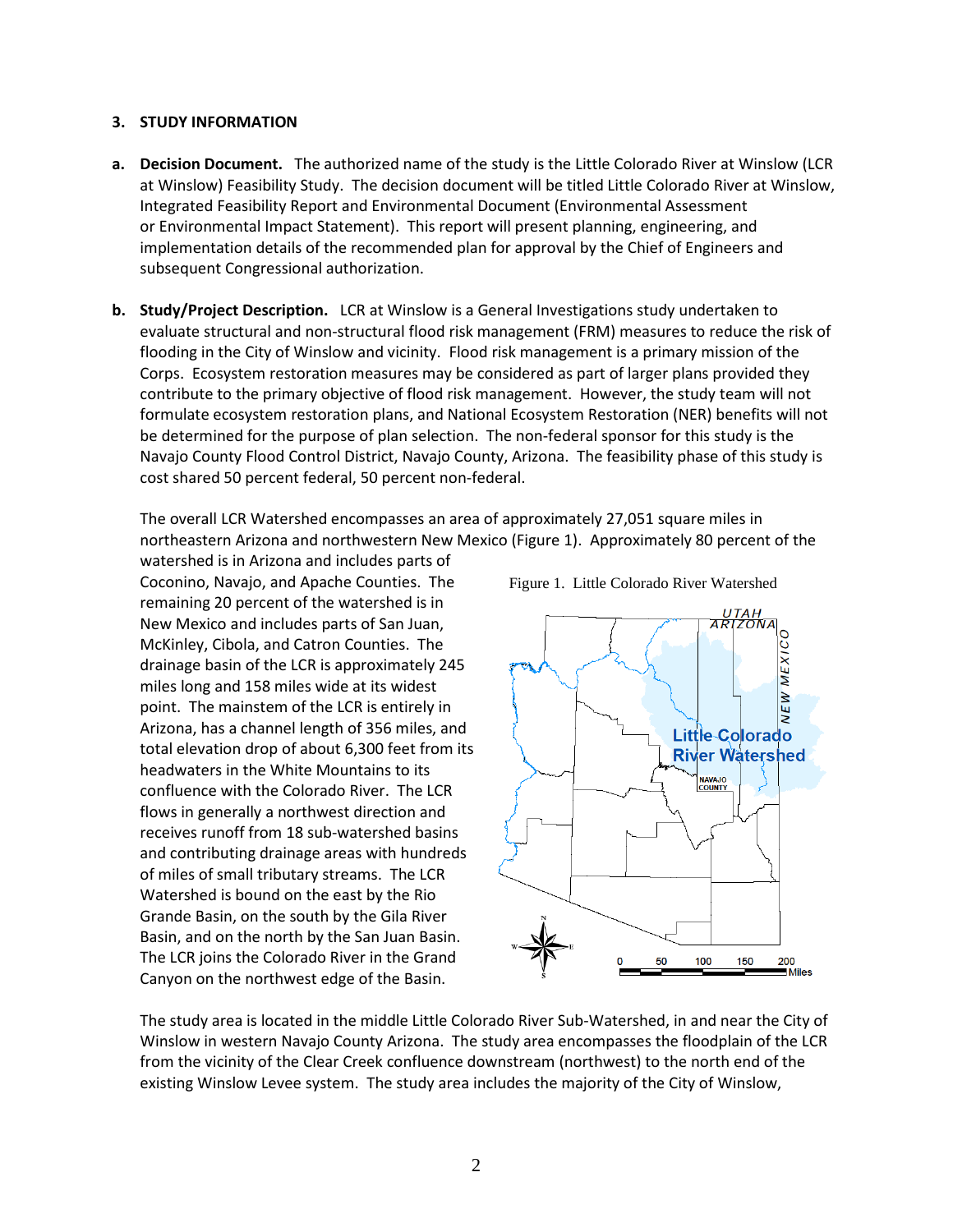including the Ruby Wash Diversion Levee (RWDL) and the Ruby Wash Levee. The tributaries of Ruby Wash, Clear Creek, Cottonwood Wash and Salt Creek join the LCR Mainstem within the study area.

The City of Winslow is located along both Interstate Highway 40 and the Burlington Northern Santa Fe Railroad along the western border of Navajo County. Winslow is the largest city in Navajo County. The population of Winslow has increased from 9,520 in 2000 to 9,655 in 2010 (US Census Bureau). The area is supported by tourism, manufacturing, trade, and retail. The 27,000 square mile Navajo Reservation and the 2,410 square mile Hopi Reservation are located to the north. Elsewhere, the surrounding land consists of a patchwork of private and State Trust lands. Flagstaff is located 55 miles to the west, and Albuquerque lies 265 miles to the east. The state capital of Phoenix is located 133 miles to the southwest.



**Figure 2. Little Colorado River at Winslow Study Area**

As stated previously, the study purpose is to investigate problems and opportunities and potential alternatives to provide flood risk management (FRM) for the City of Winslow and vicinity. Potential FRM measures include both structural and non-structural measures. Structural measures may include levee rehabilitation, construction of new levees, increasing conveyance by raising levees, channel improvements to increase conveyance capacity, grade control structures, bank stabilization, construction of on-line or off-line detention facilities, widening channels and floodway areas, dredging, and constructing/ modifying weirs and bypasses. Non-structural floodplain management measures would include assisting communities with floodplain management and flood warning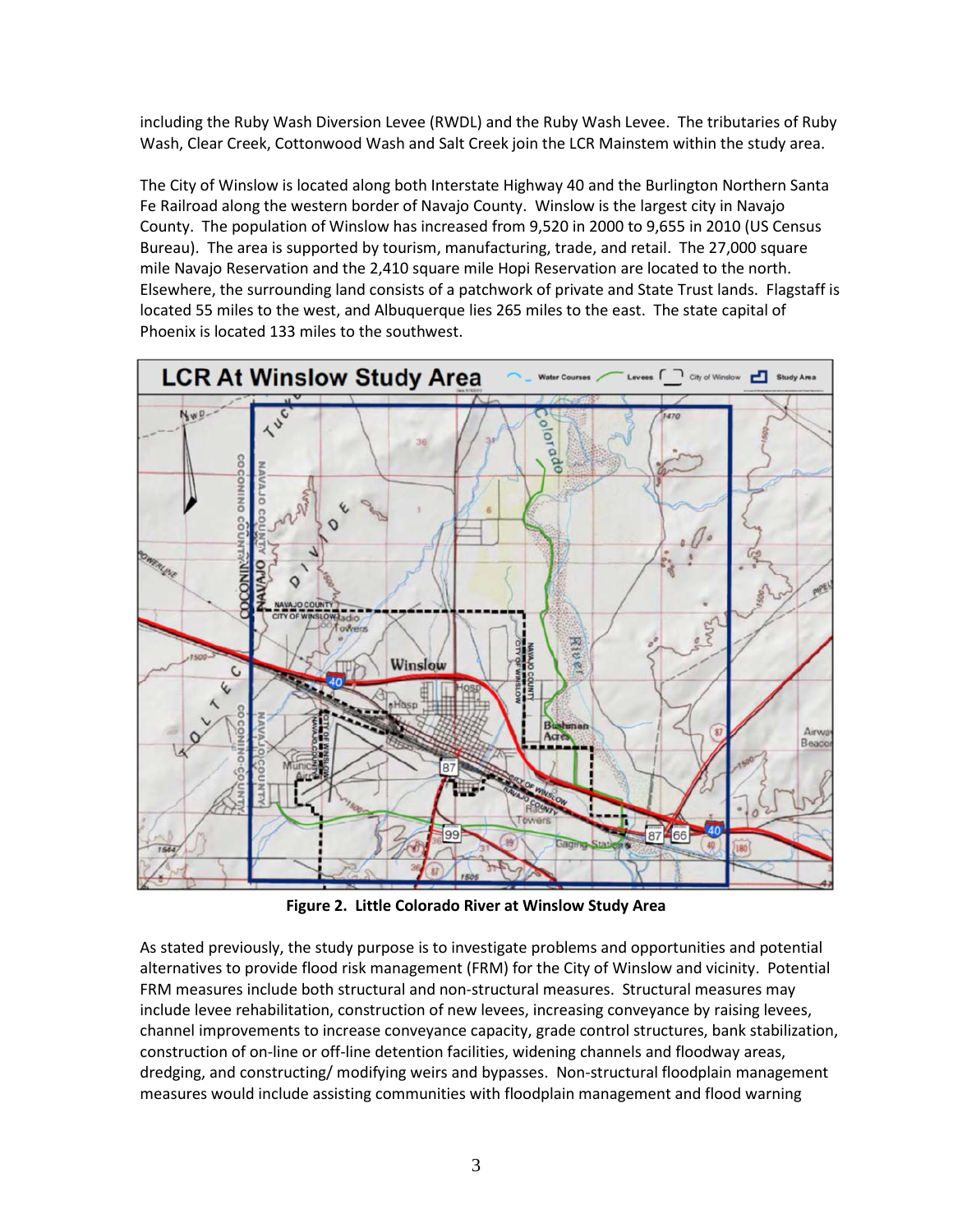systems in areas where needed. In addition, floodproofing, buyout, relocation, retrofitting, dry flood-proofing and/or elevation of structures will be considered. Additional measures may include removal of invasive species, and restoration of floodplain function and habitat while increasing conveyance of floodwaters.

**c. Factors Affecting the Scope and Level of Review.** The decision document will present the findings of a feasibility study undertaken to evaluate structural and non-structural measures to reduce flood risk to the City of Winslow and vicinity. EC 1165-2-214 established thresholds that trigger IEPR: "In cases where there are public safety concerns, a high level of complexity, novel or precedent-setting approaches; where the project is controversial, has significant interagency interest, has a total project cost greater than \$45 million, or has significant economic, environmental and social effects to the nation, IEPR will be conducted."

The Winslow Levee has a history of repeated failure at river flows far lower than the original design discharge of 67,000 cfs. The area subject to potential flooding encompasses most of the City of Winslow, including most emergency response and medical facilities, the wastewater treatment plant, and important evacuation routes. The current Winslow Levee Emergency Action Plan (7 June 2011) includes evacuation of the area behind the levee when the river elevation reaches 25 feet (45,500 cfs). This is approximately the 50-year event. Consequently, there are substantial public safety concerns with the current condition of the area's levee and water conveyance systems. There are no known fatalities associated with the past levee failures.

Aside from the Winslow Levee Emergency Action Plan, there are currently no redundant protections in place for the residents of the Winslow area: that is, if the levee is breached or otherwise fails, there are no other structures in place for the purpose of flood risk management. Depth of flooding varies from several inches to more than ten feet, depending upon where a levee failure occurs, the rate at which flood waters flow over, through or beneath the levee, and where on the hydrograph timeline the failure occurs. There is direct threat to human life by drowning, vehicular entrapment, debris flows, and denial of emergency services at a time when they may be needed. There is potential to provide redundant levels of protection during plan formulation by combining different measures, such as addition of a flood warning system, to the flood risk management strategy.

The study will be complex because of the dynamic river and tributary system, the presence of two existing levee systems, constraints posed by the presence of a major interstate highway and rail corridor, and an anticipated high incidence of cultural sites. Accurate geotechnical characterization of the existing levee system and subsurface geology in a complex floodplain will also be challenging. The available geotechnical information has been provided to the study team to assist with this task; however, substantial geotechnical data gaps still exist. Another challenge will be making reasonable planning assumptions at a time when climate change threatens to modify the watershed in an unpredictable manner. Some of the assumptions that can ultimately affect selection of a recommended plan include hydrologic characterization, channel stability, sediment transport, channel roughness, and the level of future economic growth and development.

Due to the impacts of previous levee failures and FEMA levee de-accreditation in 2008 on mandatory flood insurance requirements, this study may generate significant public interest. To date, the level of public interest has been minimal. Preliminary coordination with the U.S. Fish and Wildlife Service and the Arizona Game and Fish Department indicates minimal issues with special status species. However, the presence of significant cultural resources along the LCR has already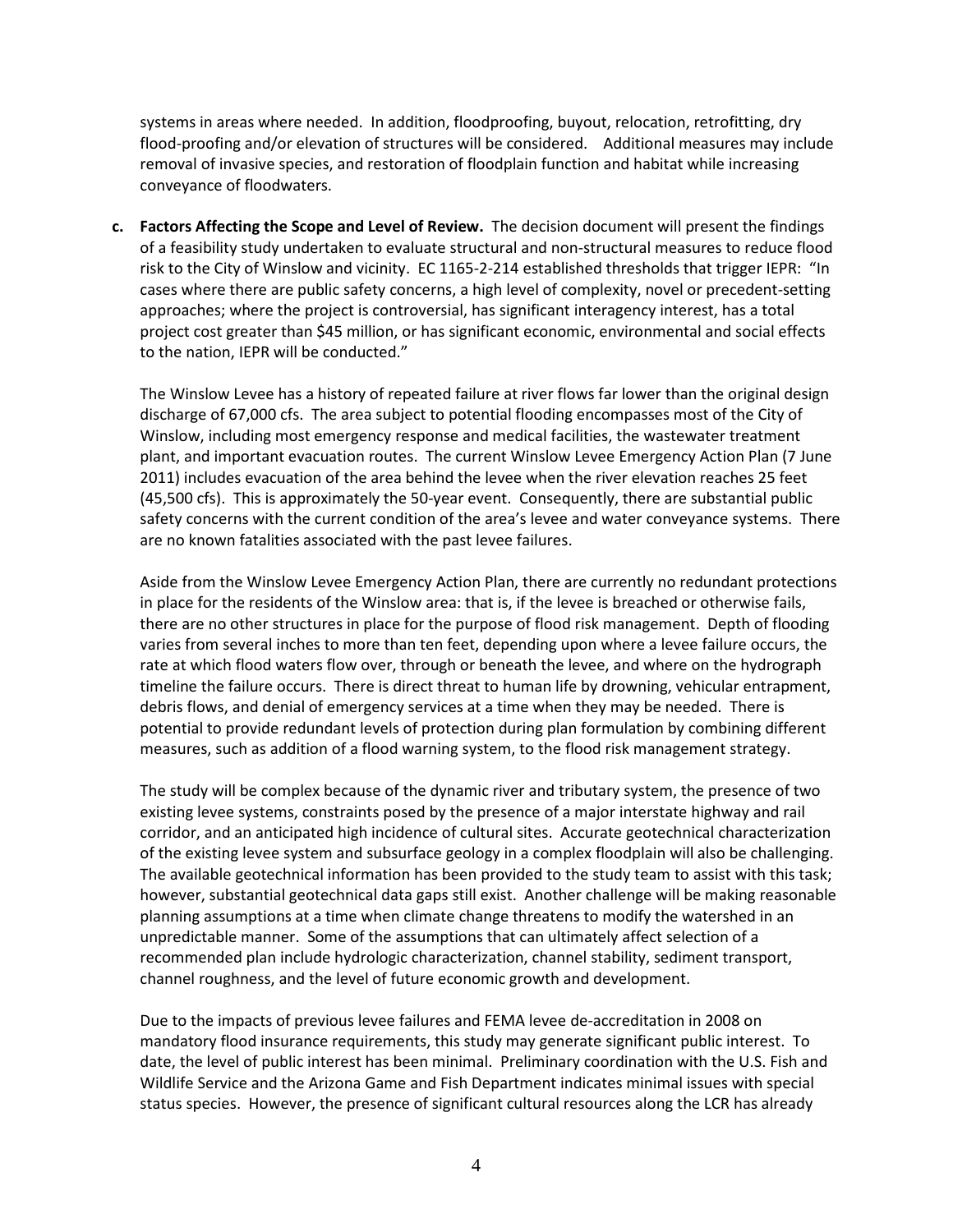resulted in a high level of agency and tribal interest. If the alternative recommended for implementation is perceived as having an adverse effect upon cultural resources, or requires mitigation for cultural resource impacts, the level of public concern is likely to increase. Proposed implementation of measures affecting either the I-40 bridges or the BNSF railroad bridge crossing the LCR might also be increase the level of interest.

This study is not expected to contain influential scientific information nor be a highly influential scientific assessment. The study is also does not involve novel methods, present complex challenges to interpretation, contain precedent-setting methods or models, or present conclusions that are likely to change prevailing flood risk management practices. It is anticipated that the higher cost alternatives developed will have costs ranging from \$50 million to \$90 million. Depending on the results of the economic evaluation, it is possible that we will select a plan with a cost exceeding \$45 million. There is no request from the Governor of Arizona that peer review be conducted by independent experts.

Many challenges will need to be considered or addressed as the feasibility study progresses. It will be important to educate the non-federal sponsor, stakeholders and public as to the precise study purpose (i.e., to address flood risk in the Winslow area, not to rehabilitate the Winslow Levee without first analyzing a full range of structural and non-structural alternatives). It will also be important to communicate that, regardless of what measures are undertaken to address the current flooding problems, there will always be some level of residual risk. Public education, implementation of floodplain management regulations, and use of a flood warning system can help to mitigate this risk.

**d. Life Safety.** In accordance with EC 1165-2-214, for any project where potential hazards pose a significant threat to human life (public safety); the Federal action is justified by life safety; or the failure of the project would pose a significant threat to human life, i.e. when life safety issues exist, a Type I IEPR is required. In addition, since design initiates in the decision document phase, a Safety Assurance Review (SAR) should be incorporated into the Type I IEPR when life safety issues exist.

The Los Angeles District Chief of Engineering has determined that, due to the history of levee failures along the Little Colorado River at Winslow, AZ, and the other factors described in paragraph 3.c above, there is a significant threat to human life associated with the Little Colorado River at Winslow, AZ project. If life safety issues are not minimized during the formulation of the Tentatively Selected Plan (TSP), a Type II IEPR, or Safety Assurance Review (SAR), will be conducted on the design and construction activities for the authorized project.

**e. In-Kind Contributions.** Products and analyses provided by non-federal sponsors as in-kind services are subject to DQC, ATR, and IEPR. The in-kind products and analyses provided by the non-federal sponsor include execution of a survey and mapping contract, and preparation of a Public Involvement Plan. The survey and mapping products were subjected to quality control review by the contractors, followed by District Quality Control in 2009. The Public Involvement Appendix will document public opportunities to participate in the study, and is not a technical product that needs review.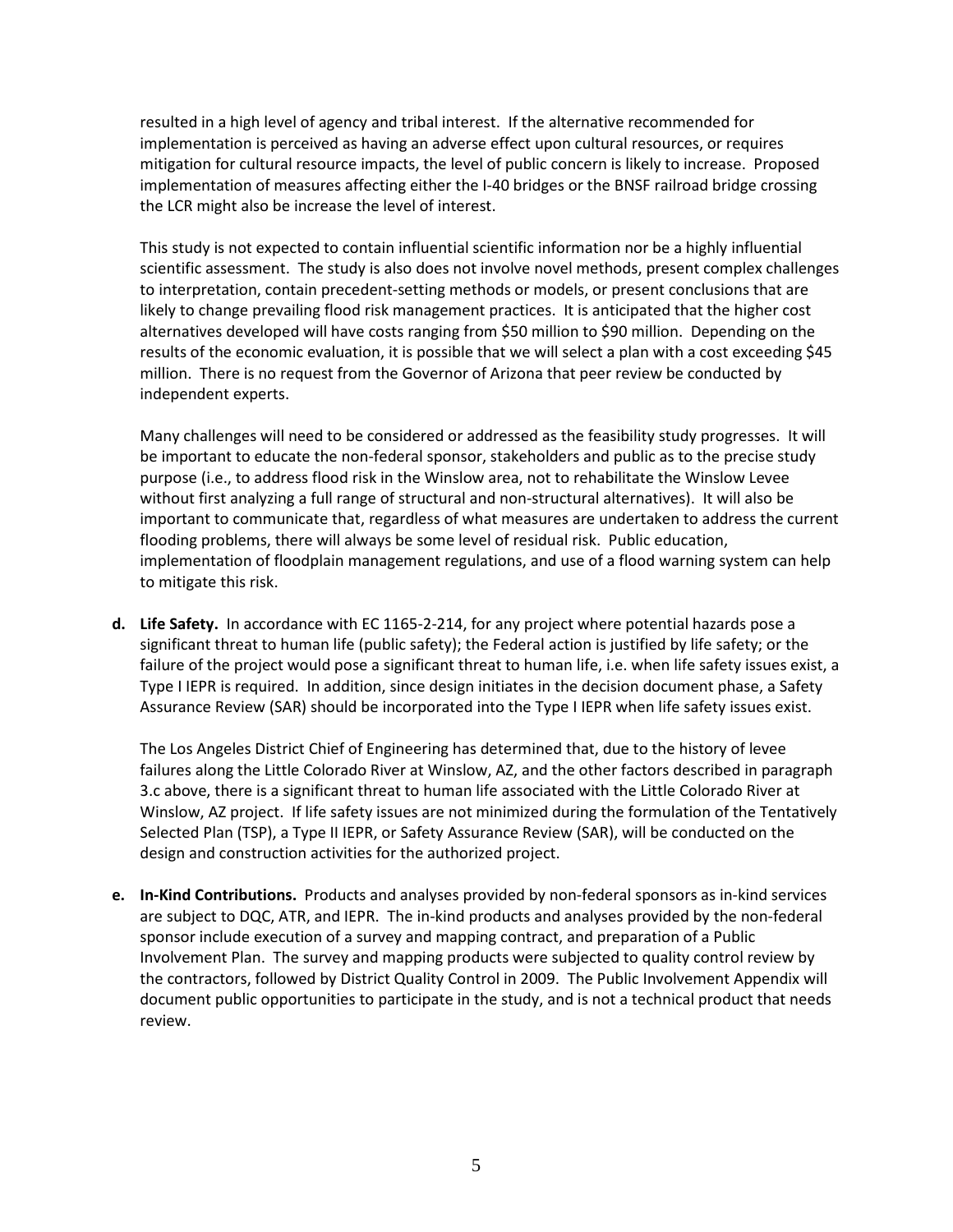## <span id="page-7-0"></span>**4. DISTRICT QUALITY CONTROL (DQC)**

All decision documents (including supporting data, analyses, environmental compliance documents, etc.) shall undergo DQC. DQC is an internal review process of basic science and engineering work products focused on fulfilling the project quality requirements defined in the Project Management Plan (PMP). The home district shall manage DQC. Documentation of DQC activities is required and should be in accordance with the Quality Manual of the District and the home MSC.

**a. Documentation of DQC.** Non-Project Delivery Team (PDT) members and/or supervisory staff will conduct DQC review for major draft and final products, including products provided by the nonfederal sponsor as in-kind services, following review of those products by the PDT. It is expected that the Major Subordinate Command (MSC)/District QMP will address the conduct and documentation of this fundamental level of review. A Quality Control Plan (QCP) is included in the PMP for the subject study and addresses DQC.

The conclusions/agreements reached should be documented, with copies retained by each participant and distributed to the ATR leader and the PDT leader. The documentation shall become part of the project technical review file.

The review team member shall prepare the memorandum that shall become part of the review team's records. Specific issues raised in the review shall be documented in a comment, response, discussion, action required, action taken and, if appropriate, lessons learned format. Unresolved differences between the project delivery team and review team members shall be documented, along with the basis for the function chief's decision on the issue. The software system DrChecks may be used, at the option of the District. These reviews should be completed prior to major decision points in the planning process so that the technical results can be relied upon in setting the course for further study activities.

- **b. Products to Undergo DQC.** For LCR at Winslow, the plan formulation, environmental resources, hydrology and hydraulic analyses, geotechnical analyses, civil design, economics and cost engineering products would undergo DQC. Products that summarize existing background information without using models or making assumptions, such as a Phase I Cultural Resources Survey or an existing condition levee report, will not normally undergo DQC. However, such products will likely be referenced by review team members during later reviews.
- **c. Required DQC Expertise.** Review teams shall be assigned representatives that are senior experienced staff that mirror the expertise of the PDT. A goal will be the establishment of an informed review team with full accountability to maintain objectivity. To ensure this objectivity, the members of the review teams must be independent from those who perform the work. DQC reviewers will need to have expertise similar to that outlined for the ATR team in Table 1 below.

#### <span id="page-7-1"></span>**5. AGENCY TECHNICAL REVIEW (ATR)**

ATR is mandatory for all decision documents (including supporting data, analyses, environmental compliance documents, etc.). The objective of ATR is to ensure consistency with established criteria, guidance, procedures, and policy. The ATR will assess whether the analyses presented are technically correct and comply with published USACE guidance, and that the document explains the analyses and results in a reasonably clear manner for the public and decision makers. ATR is managed within USACE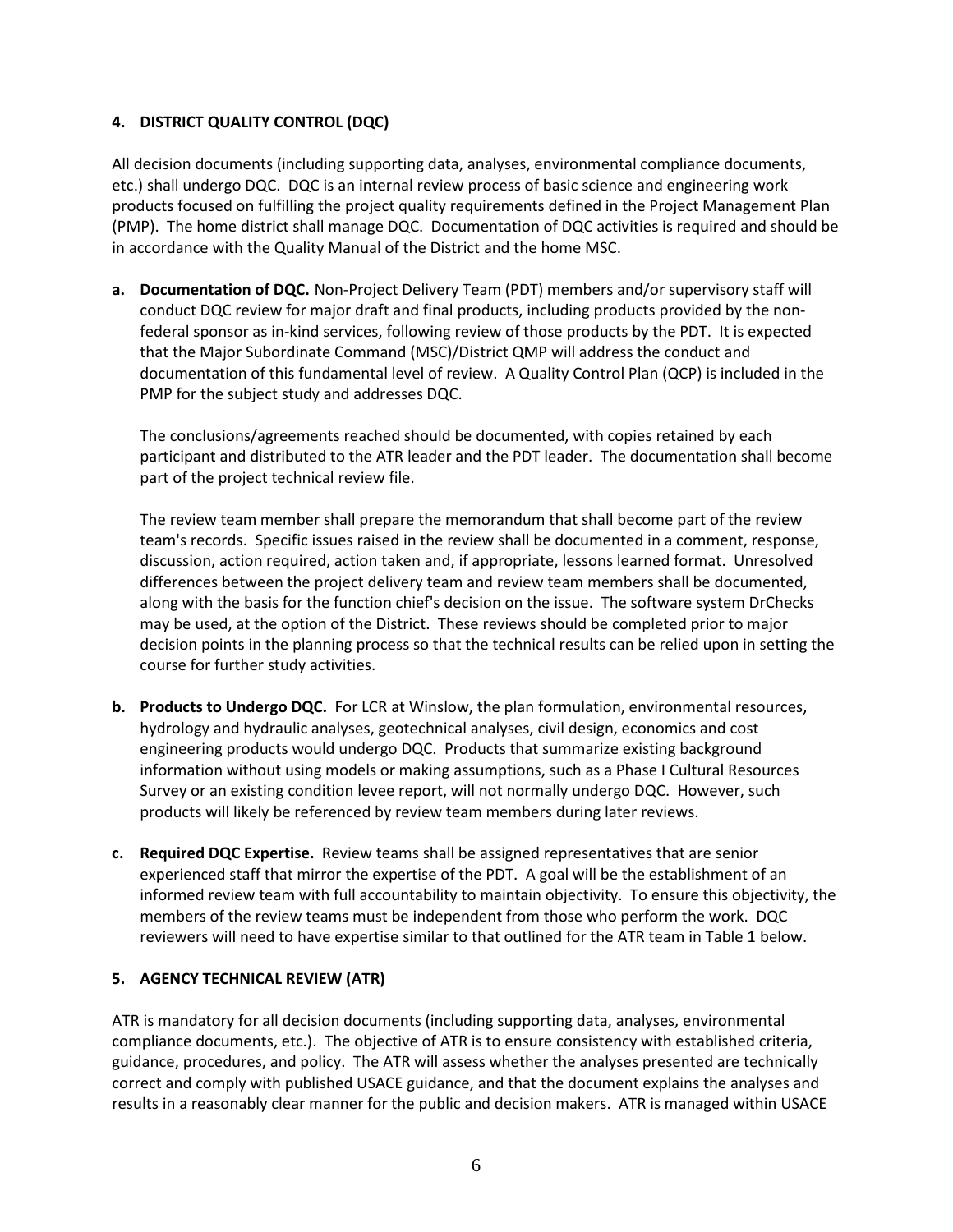by the designated RMO and is conducted by a qualified team from outside the home district that is not involved in the day-to-day production of the project/product. ATR teams will be comprised of senior USACE personnel and may be supplemented by outside experts as appropriate. The ATR Lead will be from outside the home MSC.

**a. Products to Undergo ATR.** The hydrology and hydraulic analyses, geotechnical analyses, economics, civil design and cost engineering products will undergo ATR, in addition to the draft feasibility report and integrated NEPA document. Products such as cultural resources surveys and real estate reports are not expected to require ATR unless unforeseen complexity or controversy arises during course of the study. Whenever practicable, technical products that support subsequent analyses will be reviewed prior to being used in the study (scaled ATR).

Scaled ATR has been completed for the without-project hydrology and hydraulic analyses, geotechnical analysis and economics evaluation (Section 10, Table 4). An additional ATR will be conducted immediately following the Tentatively Selected Plan (TSP) milestone (concurrent with policy and legal review, and immediately prior to public review). This ATR is expected to include the with-project hydraulic analysis, economics, civil design and cost engineering products, in addition to the draft feasibility report and integrated NEPA document. As stated previously, cultural resource and real estate products may be submitted for ATR if they involve a high degree of complexity and/or controversy.

**b. Required ATR Team Expertise.** The Agency Technical Review Team will be comprised of individuals that have not been involved in the development of the decision document and will be chosen based on expertise, experience, and/or skills). The members will roughly mirror the composition of the PDT and, wherever possible, reside outside of the South Pacific Division region. The ATR team may consist of as many as ten reviewers (Table 1). However, it is likely that some disciplines will not involve technical analysis or controversial issues warranting technical review. The ATR team members assigned to the study as of this Review Plan update are listed in Attachment 1. Not all reviewers will be needed for every stage of review. For instance, review of a Real Estate product will not be needed for the without-project documentation.

| <b>Discipline</b>              | <b>Expertise Needed for Review</b>                                                                                                                                                                                                                                                                 |  |  |
|--------------------------------|----------------------------------------------------------------------------------------------------------------------------------------------------------------------------------------------------------------------------------------------------------------------------------------------------|--|--|
| ATR Manager/Plan Formulation   | Plan formulation for multi-purpose projects, including flood risk<br>management; familiarity with the "Planning Guidance Notebook"<br>(ER-1105-100) and the Water Resources Council's Principals and<br>Guidelines.                                                                                |  |  |
| <b>Environmental Resources</b> | Integration of environmental evaluation and compliance<br>requirements pursuant to the "Procedures for Implementing NEPA"<br>(ER 200-2-2), national environmental statutes, applicable executive<br>orders, and other federal planning requirements, into the planning<br>of Civil Works projects. |  |  |
| <b>Cultural Resources</b>      | Archaeologist familiar with records searches, cultural resource<br>survey methodology, area of potential effects, Section 106 of the<br>National Historic Preservation Act, and state and federal<br>laws/executive orders pertaining to American Indian Tribes.                                   |  |  |

| <b>Table 1: Agency Technical Review Team</b> |  |  |
|----------------------------------------------|--|--|
|----------------------------------------------|--|--|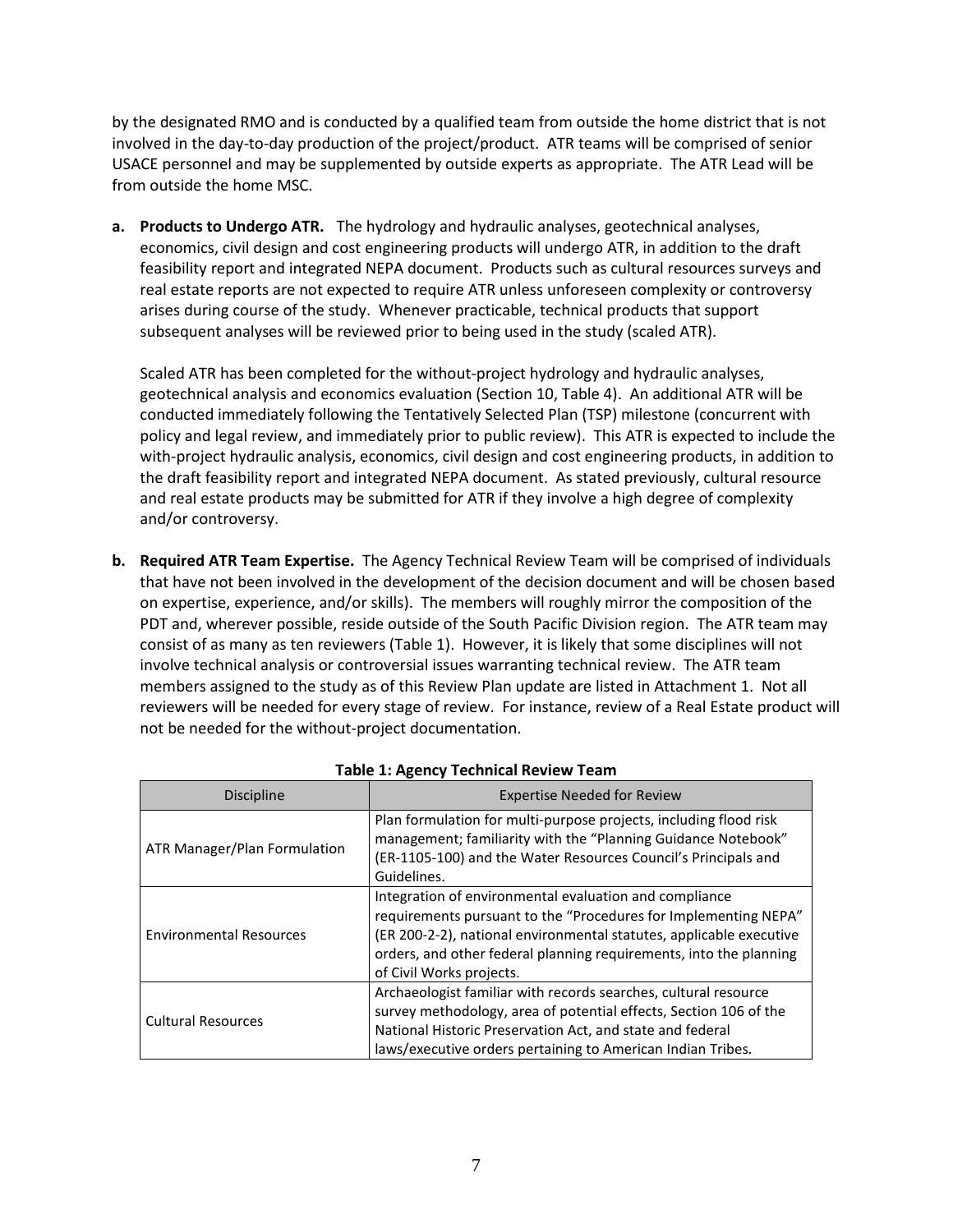| Discipline                      | <b>Expertise Needed for Review</b>                                                                                                                                                                                                                                                                                                                                                                                                             |
|---------------------------------|------------------------------------------------------------------------------------------------------------------------------------------------------------------------------------------------------------------------------------------------------------------------------------------------------------------------------------------------------------------------------------------------------------------------------------------------|
| Hydrology and Hydraulics        | Hydrologist or hydraulic engineer proficient with river hydraulics,<br>GEO-RAS, HEC-RAS and associated one dimensional models, FLO-<br>2D, floodplain mapping, hydrologic statistics, sediment transport<br>analysis, channel stability analysis, risk and uncertainty analysis, and<br>a number of other closely associated technical subjects.                                                                                               |
| <b>Geotechnical Engineering</b> | Geotechnical engineer familiar with sampling and laboratory<br>testing, embankment stability and seepage analyses, levee<br>probability failure mode analysis, planning analysis, and a number<br>of other closely associated technical subjects.                                                                                                                                                                                              |
| Economics                       | Economist familiar with analysis of demographics, land use,<br>recreation analysis, and flood damage assessments using HEC-FDA;<br>use of RECONS model to address regional economic development<br>associated with a project; discussion of other social effects (OSE)<br>associated with flood risk, and well as OSE benefits from reduction<br>in flood risk; economic justification of projects in accordance with<br>current USACE policy. |
| Civil Design                    | Civil engineer with experience in designing grading plans and levees,<br>levee stability, and levee and bank-protection removal or<br>modification.                                                                                                                                                                                                                                                                                            |
| Cost Engineering <sup>1</sup>   | Cost estimating specialist competent in cost estimating for both<br>construction and ecosystem restoration using MCACES/Mii; working<br>knowledge of construction and environmental restoration; capable<br>of making professional determinations based on experience.                                                                                                                                                                         |
| Real Estate/Lands               | Real estate specialist familiar with real estate valuation, gross<br>appraisal, utility relocations, takings and partial takings as needed<br>for implementation of Civil Works projects.                                                                                                                                                                                                                                                      |
| <b>Risk Analysis</b>            | Interdisciplinary team member who can ensure that the decision<br>document includes appropriate identification, analysis and written<br>communication of risk and uncertainty.                                                                                                                                                                                                                                                                 |

 $^{1}$ Coordination with the USACE Mandatory Center of Expertise (MCX) located in the Walla Walla District will be conducted as required by EC 1165-2-214.

- **c. Documentation of ATR.** DrChecks review software will be used to document all ATR comments, responses and associated resolutions accomplished throughout the review process. Comments should be limited to those that are required to ensure adequacy of the product. The four key parts of a quality review comment will normally include:
	- (1) The review concern identify the product's information deficiency or incorrect application of policy, guidance, or procedures;
	- (2) The basis for the concern cite the appropriate law, policy, guidance, or procedure that has not be properly followed;
	- (3) The significance of the concern indicate the importance of the concern with regard to its potential impact on the plan selection, recommended plan components, efficiency (cost), effectiveness (function/outputs), implementation responsibilities, safety, federal interest, or public acceptability; and
	- (4) The probable specific action needed to resolve the concern identify the action(s) that the reporting officers must take to resolve the concern.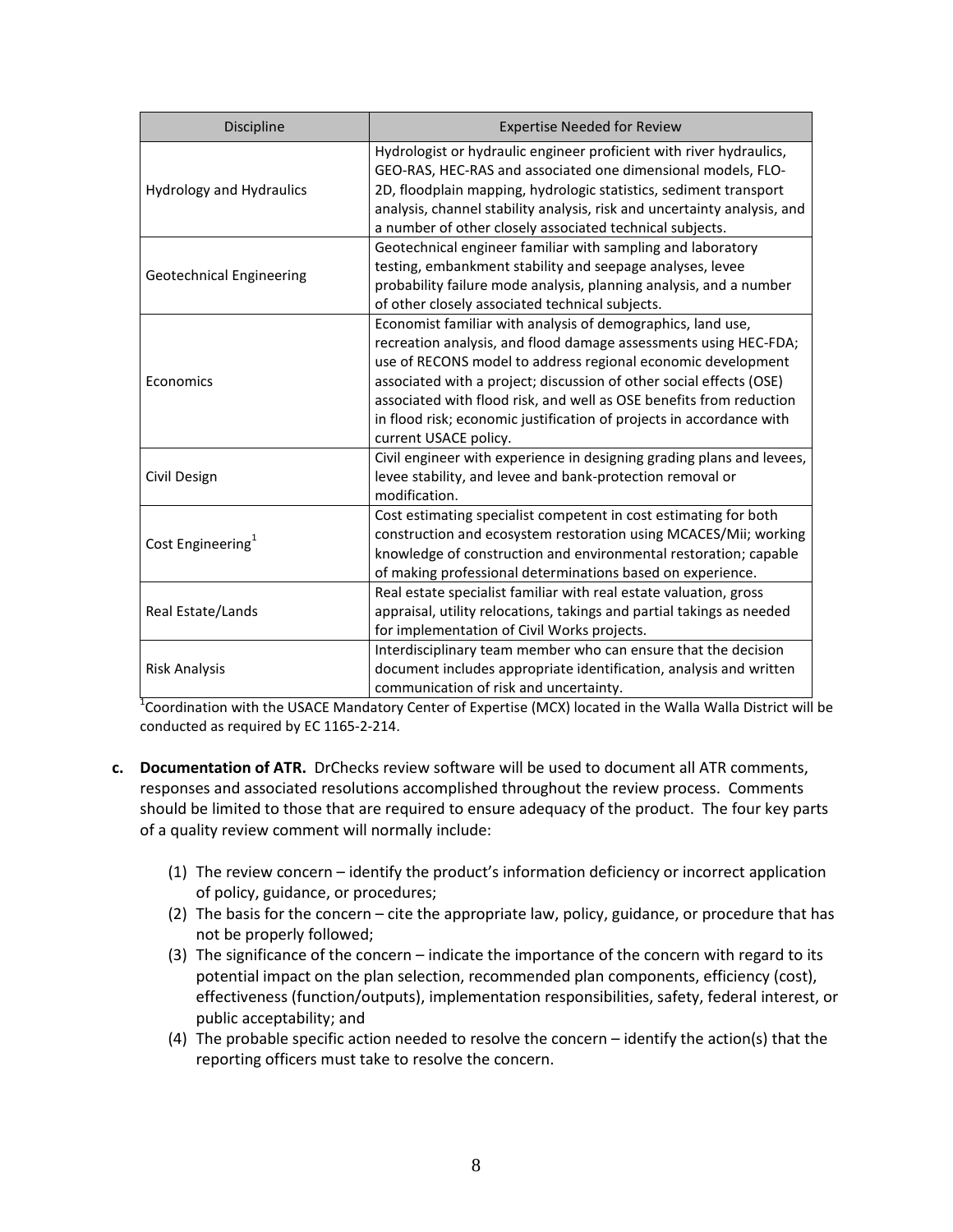In some situations, especially addressing incomplete or unclear information, comments may seek clarification in order to then assess whether further specific concerns may exist.

The ATR documentation in DrChecks will include the text of each ATR concern, the PDT response, a brief summary of the pertinent points in any discussion, including any vertical team coordination (the vertical team includes the District, RMO, MSC, and HQUSACE), and the agreed upon resolution. If an ATR concern cannot be satisfactorily resolved between the ATR team and the PDT, it will be elevated to the vertical team for further resolution in accordance with the policy issue resolution process described in either ER 1110-1-12 or ER 1105-2-100, Appendix H, as appropriate. Unresolved concerns can be closed in DrChecks with a notation that the concern has been elevated to the vertical team for resolution.

At the conclusion of each ATR effort, the ATR team will prepare a Review Report summarizing the review. Review Reports will be considered an integral part of the ATR documentation and shall:

- Identify the document(s) reviewed and the purpose of the review;
- Disclose the names of the reviewers, their organizational affiliations, and include a short paragraph on both the credentials and relevant experiences of each reviewer;
- Include the charge to the reviewers;
- Describe the nature of their review and their findings and conclusions;
- Identify and summarize each unresolved issue (if any); and
- Include a verbatim copy of each reviewer's comments (either with or without specific attributions), or represent the views of the group as a whole, including any disparate and dissenting views.

ATR may be certified when all ATR concerns are either resolved or referred to the vertical team for resolution and the ATR documentation is complete. The ATR Lead will prepare a Statement of Technical Review certifying that the issues raised by the ATR team have been resolved (or elevated to the vertical team). A Statement of Technical Review should be completed, based on work reviewed to date, for the without-project documentation and the Tentatively Selected Plan (TSP) milestone reviews. A sample Statement of Technical Review is included in Attachment 2.

**d. Role of ATR Lead.** In addition to facilitating ATR of individual study products, the ATR Lead will be involved throughout the study process. The ATR Lead will review all key study management documents (risk register, decision management plan, review plan, etc.), participate in all In-Progress Reviews (IPRs) and milestone meetings, advise the PDT on FRM planning policy, and recommend if/when to conduct ATR of products other than those included in the draft decision document.

#### <span id="page-10-0"></span>**6. INDEPENDENT EXTERNAL PEER REVIEW (IEPR)**

IEPR may be required for decision documents under certain circumstances. IEPR is the most independent level of review, and is applied in cases that meet certain criteria where the risk and magnitude of the proposed project are such that a critical examination by a qualified team outside of USACE is warranted. A risk-informed decision, as described in EC 1165-2-214, is made as to whether IEPR is appropriate. IEPR panels will consist of independent, recognized experts from outside of the USACE in the appropriate disciplines, representing a balance of areas of expertise suitable for the review being conducted. There are two types of IEPR: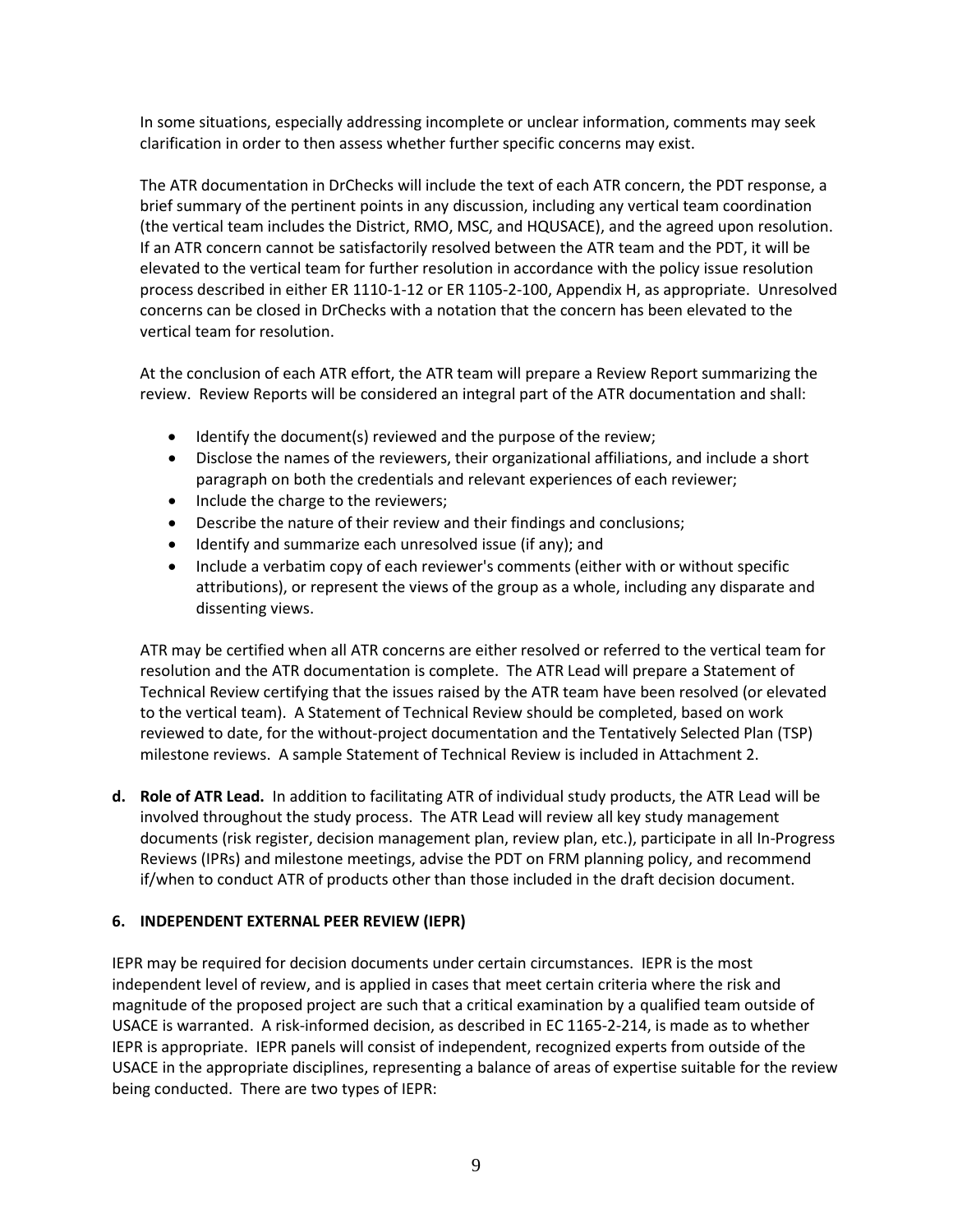- Type I IEPR. Type I IEPR reviews are managed outside the USACE and are conducted on project studies. Type I IEPR panels assess the adequacy and acceptability of the economic and environmental assumptions and projections, project evaluation data, economic analysis, environmental analyses, engineering analyses, formulation of alternative plans, methods for integrating risk and uncertainty, models used in the evaluation of environmental impacts of proposed projects, and biological opinions of the project study. Type I IEPR will cover the entire decision document or action and will address all underlying engineering, economics, and environmental work, not just one aspect of the study. For decision documents where a Type II IEPR (Safety Assurance Review) is anticipated during project implementation, safety assurance shall also be addressed during the Type I IEPR per EC 1165-2-214.
- Type II IEPR. Type II IEPR, or Safety Assurance Review (SAR), is managed outside the USACE and is conducted on design and construction activities for hurricane, storm, and flood risk management projects or other projects where existing and potential hazards pose a significant threat to human life. Type II IEPR panels will conduct reviews of the design and construction activities prior to initiation of physical construction and, until construction activities are completed, periodically thereafter on a regular schedule. The reviews shall consider the adequacy, appropriateness, and acceptability of the design and construction activities in assuring public health safety and welfare.
- **a. Decision on IEPR.** This decision document will present the details of a feasibility study undertaken to evaluate structural and non-structural FRM and ER measures to address problems in the study area. EC 1165-2-214 set forth thresholds that trigger IEPR: Where there is a significant threat to human life; where the project has an estimated cost (including mitigation) of greater than \$45 million; where the Governor of an affected State requests a peer review by independent experts, or; where the DCW or the Chief of Engineers determines that the project study is controversial due to significant public dispute over either the size, nature, or effects of the project or the economic or environmental costs or benefits of the project .

Because of the potential for significant economic, environmental and social effects, including potential threat to human life, IEPR will be conducted. Aside from having a potential threat to human life, there is some chance that the study could encounter a high level of public concern. The potential for increased public interest is discussed in Section 3.c above. There is also a possibility that we will recommend a plan having a cost greater than \$45 million for implementation. The District does not anticipate receiving a request from the Governor of Arizona to conduct IEPR. It is not anticipated that the public, including scientific or professional societies, will be asked to nominate potential external peer reviewers.

**b. Products to Undergo Type I IEPR.** Type I IEPR will be performed for the Draft Feasibility Report and the supporting technical appendices and analyses.Interim Corps and/or contractor products for hydrology, hydraulic design, geotechnical engineering, civil design and economics will be provided before the draft report is released for public review. The full IEPR panel will receive the entire Integrated Draft Feasibility Report/Environmental Document and all technical appendixes concurrent with public and agency review.

The final report to be submitted by the IEPR panel must be submitted to the PDT within 60 days of the conclusion of public review. A representative of the IEPR panel may attend any public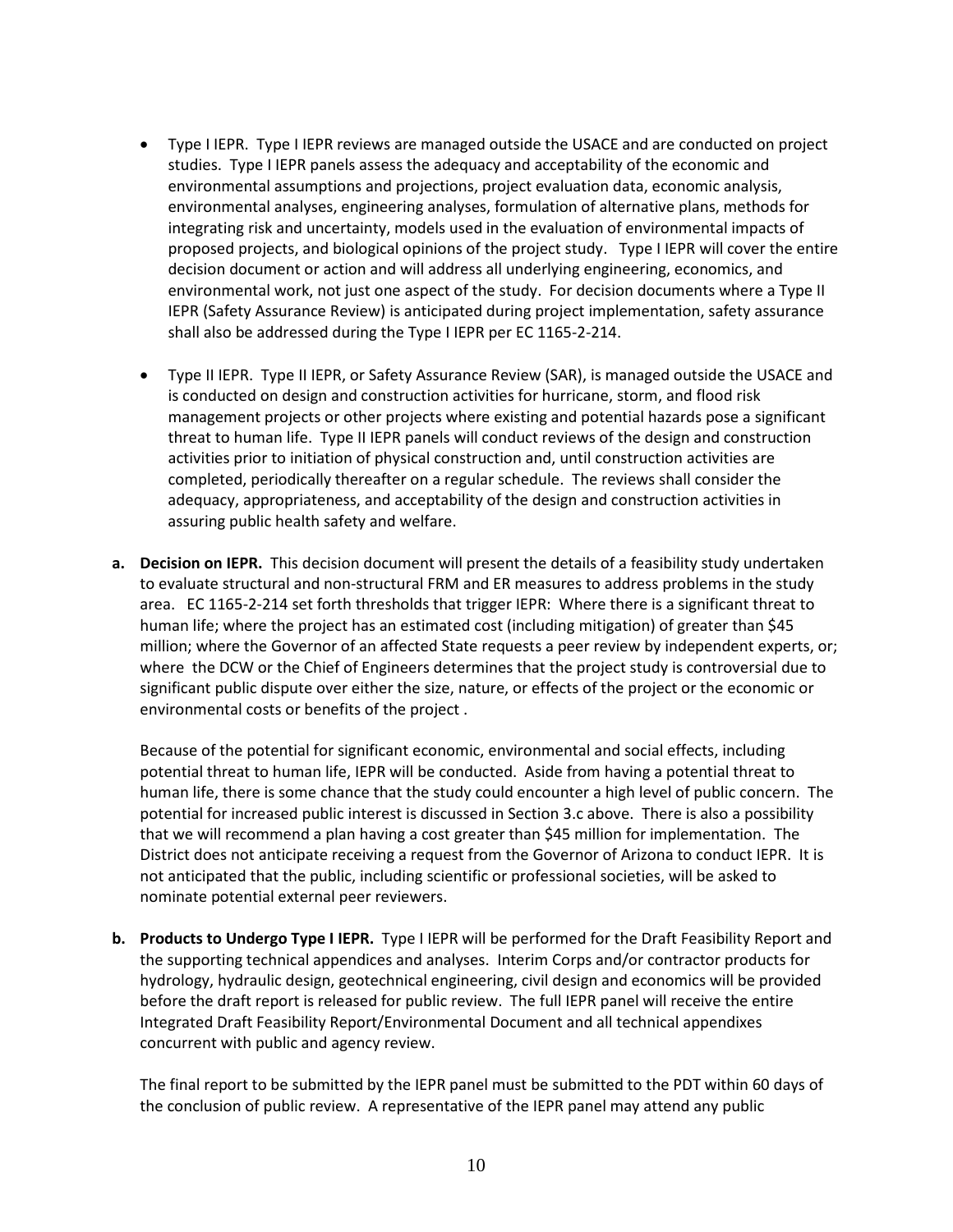meeting(s) held during public and agency review of the draft report. The Los Angeles District will draft a response to the IEPR final report and process it through the vertical team for presentation to the Deputy Commanding General of Civil and Emergency Operations (DCG-CEO) for approval. An IEPR panel or OEO representative member will participate in the meeting with the DCG-CEO, preferably in person. Following the meeting, the Corps will issue final response to the IEPR panel and notify the public.

**c. Required Type I IEPR Panel Expertise.** Disciplines that are anticipated to undergo IEPR are plan formulation, environmental resources, hydrology and hydraulic design, geotechnical engineering, civil design, economics, and cost engineering. Reviewers for these disciplines should be proficient with flood risk management issues in arid environments having highly erodible soils. Major considerations will include geotechnical issues relating to levee construction and failure, channel stability, sediment budget and transport, residual risk associated with multiple flood protection systems, risk and uncertainty, and probability-based economic simulations.

The PDT should make the initial assessment of what expertise is needed based on the PMP and the factors affecting the scope and level of review outlined in Section 3 of the review plan. The Outside Eligible Organization (OEO) will determine the final participants on the panel. Required expertise for these reviewers is anticipated to be as described for the ATR reviews in Table 1 above.

- **d. Documentation of Type I IEPR.** The IEPR panel will be selected and managed by an Outside Eligible Organization (OEO) per EC 1165-2-214, Appendix D. Panel comments will be compiled by the OEO and should address the adequacy and acceptability of the economic, engineering and environmental methods, models, and analyses used. IEPR comments should generally include the same four key parts as described for ATR comments in Section 4.d above. The OEO will prepare a final Review Report that will accompany the publication of the final decision document and shall:
	- Disclose the names of the reviewers, their organizational affiliations, and include a short paragraph on both the credentials and relevant experiences of each reviewer;
	- Include the charge to the reviewers;
	- Describe the nature of their review and their findings and conclusions; and
	- Include a verbatim copy of each reviewer's comments (either with or without specific attributions), or represent the views of the group as a whole, including any disparate and dissenting views.

The final Review Report will be submitted by the OEO no later than 60 days following the close of the public comment period for the draft decision document. USACE shall consider all recommendations contained in the Review Report and prepare a written response for all recommendations adopted or not adopted. The final decision document will summarize the Review Report and USACE response. The Review Report and USACE response will be made available to the public, including through electronic means on the Internet.

**e. Type II IEPR.** The study team will evaluate structural and non-structural measures to reduce the risk of flooding to the City of Winslow and vicinity. If a structural solution is recommended for implantation, then Type II IEPR (Safety Assurance Review, or SAR) will be required for design and construction activities.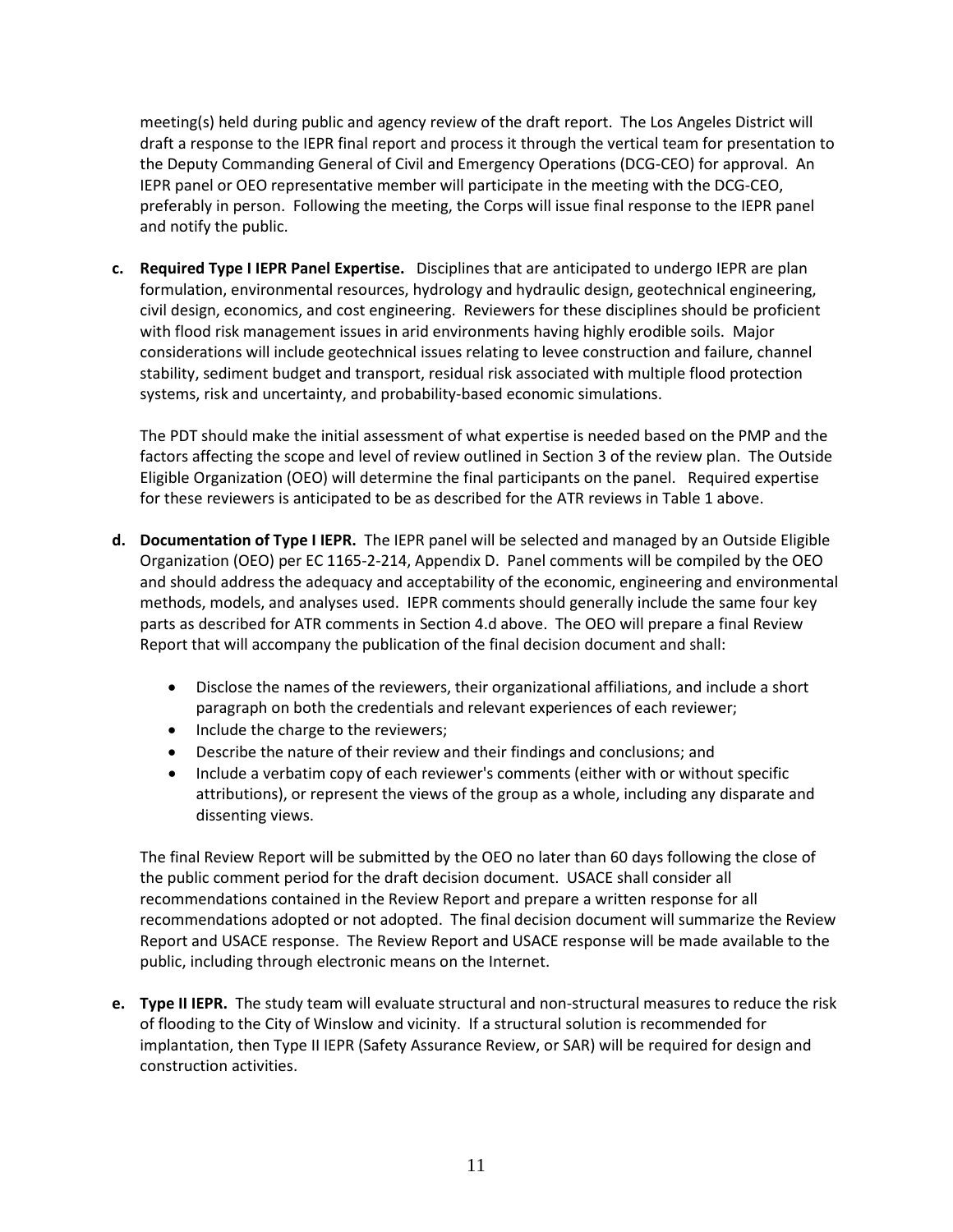Since Type II IEPR will be required, the SAR will be incorporated into the Type I IEPR (EC 1105-2-214, Appendix D, paragraph 1.b(1)). The Review Panel will consider the following during the Type I IEPR: Is the quality and quantity of the surveys, investigations, and engineering sufficient for a concept design (ER 1110-2-1150); Are the models used to assess hazards appropriate?; Are the assumptions made for the hazards appropriate?, and; Does the analysis adequately address the uncertainty given the consequences associated with the potential for loss of life for this type of project?

## <span id="page-13-0"></span>**7. POLICY AND LEGAL COMPLIANCE REVIEW**

All decision documents will be reviewed throughout the study process for their compliance with law and policy. Guidance for policy and legal compliance reviews is addressed in Appendix H of ER 1105-2-100. These reviews culminate in determinations that the recommendations in the reports and the supporting analyses and coordination comply with law and policy, and warrant approval or further recommendation to higher authority by the home MSC Commander. DQC and ATR augment and complement the policy review processes by addressing compliance with pertinent published Army policies, particularly policies on analytical methods and the presentation of findings in decision documents.

## <span id="page-13-1"></span>**8. MANDATORY CENTER OF EXPERTISE (MCX) REVIEW AND CERTIFICATION**

All decision documents shall be coordinated with the Cost Engineering Mandatory Center of Expertise (MCX), located in the Walla Walla District. The MCX will assist in determining the expertise needed on the ATR team and Type I IEPR team, and in the development of the review charge(s). The MCX will also provide the Cost Engineering MCX certification. The RMO is responsible for coordination with the Cost Engineering MCX.

## <span id="page-13-2"></span>**9. MODEL CERTIFICATION AND APPROVAL**

EC 1105-2-412 mandates the use of certified or approved models for all planning activities to ensure the models are technically and theoretically sound, compliant with USACE policy, computationally accurate, and based on reasonable assumptions. Planning models, for the purposes of the EC, are defined as any models and analytical tools that planners use to define water resources management problems and opportunities, to formulate potential alternatives to address the problems and take advantage of the opportunities, to evaluate potential effects of alternatives and to support decision making. The use of a certified/approved planning model does not constitute technical review of the planning product. The selection and application of the model and the input and output data is still the responsibility of the users and is subject to DQC, ATR, and IEPR.

EC 1105-2-412 does not address engineering models used in planning. The responsible use of wellknown and proven USACE developed and commercial engineering software will continue and the professional practice of documenting the application of the software and modeling results will be followed. As part of the USACE Scientific and Engineering Technology (SET) Initiative, many engineering models have been identified as preferred or acceptable for use on Corps studies and these models should be used whenever appropriate. The selection and application of the model and the input and output data is still the responsibility of the users and is subject to DQC, ATR, and IEPR.

**a. Planning Models.** The following planning models are anticipated to be used in the development of the decision document: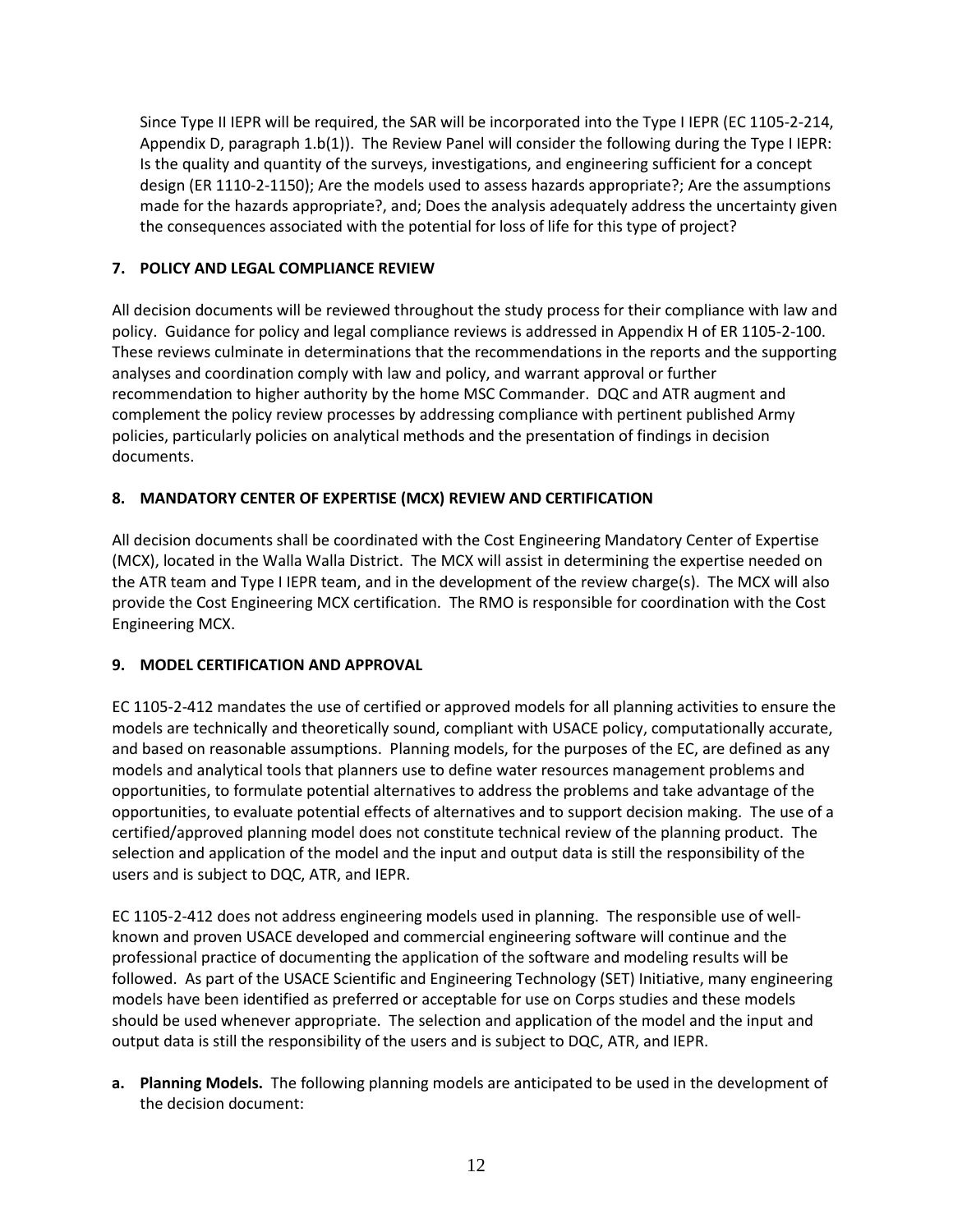| <b>Model Name and</b><br><b>Version</b>                                                                                                                                                                                                                                                                                                                                                                                                                                                                                                                                                                                                                                                                                                                                                              | Brief Description of the Model and How It Will Be Applied<br>in the Study                                                                                                                                                                                                                                                                                                                                                                                          | Certification /<br><b>Approval</b><br><b>Status</b> |
|------------------------------------------------------------------------------------------------------------------------------------------------------------------------------------------------------------------------------------------------------------------------------------------------------------------------------------------------------------------------------------------------------------------------------------------------------------------------------------------------------------------------------------------------------------------------------------------------------------------------------------------------------------------------------------------------------------------------------------------------------------------------------------------------------|--------------------------------------------------------------------------------------------------------------------------------------------------------------------------------------------------------------------------------------------------------------------------------------------------------------------------------------------------------------------------------------------------------------------------------------------------------------------|-----------------------------------------------------|
| <b>HEC-FDA 1.2.5</b><br>(Flood Damage<br>Analysis)                                                                                                                                                                                                                                                                                                                                                                                                                                                                                                                                                                                                                                                                                                                                                   | The Hydrologic Engineering Center's Flood Damage<br>Reduction Analysis (HEC-FDA) program provides the<br>capability for integrated hydrologic engineering and<br>economic analysis for formulating and evaluating flood risk<br>management plans using risk-based analysis methods. The<br>program will be used to evaluate and compare the future<br>without- and with-project plans along the Little Colorado<br>River near Winslow to aid in the selection of a | Certified                                           |
| recommended plan to manage flood risk.<br>This software assists with the formulation and comparison<br>of alternative plans. While IWR-PLAN was initially<br>developed to assist with environmental restoration and<br>watershed planning studies, the program can be useful in<br>planning studies addressing a wide variety of problems.<br>IWR-PLAN can assist with plan formulation by combining<br><b>IWR-Planning Suite</b><br>solutions to planning problems and calculating the additive<br>effects of each combination, or "plan." IWR-PLAN can assist<br>with plan comparison by conducting cost effectiveness and<br>incremental cost analyses, identifying the plans which are<br>the best financial investments and displaying the effects of<br>each on a range of decision variables. |                                                                                                                                                                                                                                                                                                                                                                                                                                                                    | Certified                                           |
| RECONS is a Corps corporate model specifically developed<br>to assess the Regional Economic Development (RED)<br>impacts of Corps civil works projects. This model will be<br>used to support discussion of the RED benefits associated<br><b>RECONS</b><br>with project implementation. The RECONS model will<br>estimate the impacts to the local economy, in terms of<br>income, employment and tax revenues, resulting from<br>project construction.                                                                                                                                                                                                                                                                                                                                             |                                                                                                                                                                                                                                                                                                                                                                                                                                                                    | Approved for<br>Use                                 |

#### **Table 2: Planning Models**

**b. Engineering Models.** The following engineering models are anticipated to be used in the development of the decision document: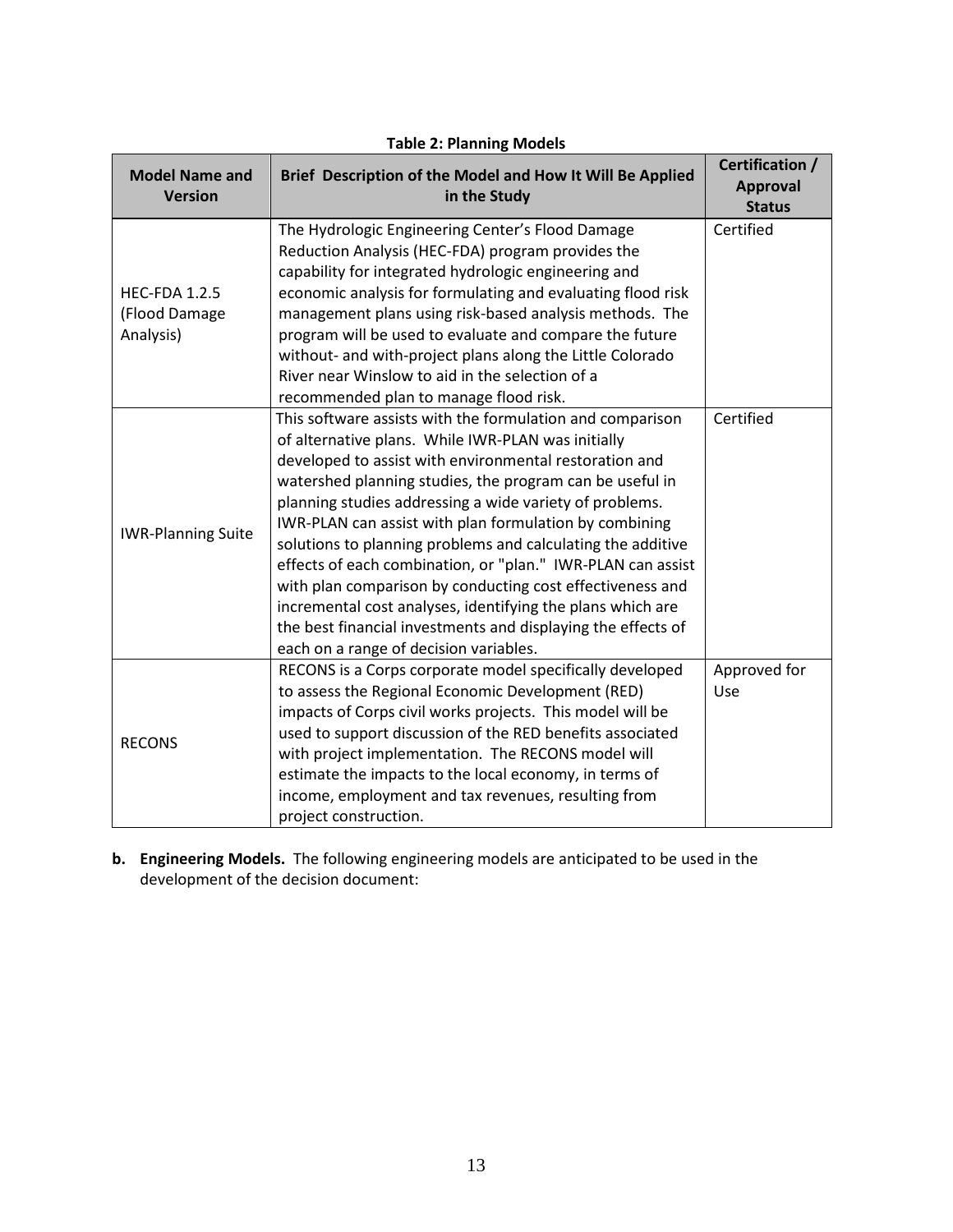| <b>Table 3: Engineering Models</b> |                                                                |                 |  |  |
|------------------------------------|----------------------------------------------------------------|-----------------|--|--|
| <b>Model Name and</b>              | <b>Brief Description of the Model</b>                          | <b>Approval</b> |  |  |
| <b>Version</b>                     | <b>Status</b>                                                  |                 |  |  |
| HEC-RAS 4.0 (River                 | The Hydrologic Engineering Center's River Analysis System      |                 |  |  |
| Analysis System)                   | (HEC-RAS) program provides the capability to perform one-      |                 |  |  |
|                                    | dimensional steady and unsteady flow river hydraulics          | of Practice     |  |  |
|                                    | calculations. The program will be used for steady flow         | Preferred       |  |  |
|                                    | analysis to evaluate the future without- and with-project      | Model           |  |  |
|                                    | conditions along the LCR. [For a particular study the model    |                 |  |  |
|                                    | could be used for unsteady flow analysis or both steady and    |                 |  |  |
|                                    | unsteady flow analysis. The review plan should indicate how    |                 |  |  |
|                                    | the model will be used for a particular study.]                |                 |  |  |
| $FLO-2D - v2009$                   | FLO-2D is a dynamic flood routing model that simulates         | Approved for    |  |  |
|                                    | channel flow, unconfined overland flow and street flow. It     | Use             |  |  |
|                                    | can simulate a flood over complex topography and               |                 |  |  |
|                                    | roughness while reporting on volume conservation; the key      |                 |  |  |
|                                    | to accurate flood distribution. The model uses eight           |                 |  |  |
|                                    | potential flow directions to predict the progression of a      |                 |  |  |
|                                    | flood hydrograph over a system of square grid elements.        |                 |  |  |
| <b>HEC-FFA</b>                     | Hydrologic Engineering Center Flood Frequency Analysis.        | Approved for    |  |  |
|                                    | HEC-FFA performs frequency computations of given annual        | Use             |  |  |
|                                    | maximum floods, allows the user to calculate frequency         |                 |  |  |
|                                    | factors and confidence limits for estimates, and allows        |                 |  |  |
|                                    | alteration of skew coefficients.                               |                 |  |  |
| Seep/W                             | Seep/W is a finite difference seepage modeling tool. The       | Approved for    |  |  |
|                                    | tool is used to estimate exit seepage gradients due to         | Use             |  |  |
|                                    | channel loading and also to estimate pore pressures used in    |                 |  |  |
|                                    | the seepage analysis. Inputs for the tool include cross        |                 |  |  |
|                                    | section geometry and hydraulic boundary conditions, as well    |                 |  |  |
|                                    | as soil layer hydraulic conductivity (including anisotropic    |                 |  |  |
|                                    | ratios, and material property orientation).                    |                 |  |  |
| Slope/W                            | Slope/W is used to calculate slope stability factors of safety | Approved for    |  |  |
|                                    | using limit equilibrium methods. Cross section geometry,       | Use             |  |  |
|                                    | soil engineering properties and pore water pressures           |                 |  |  |
|                                    | (calculated from Seep/W) are required inputs to calculate      |                 |  |  |
|                                    | stability factors of safety. The program uses an iterative     |                 |  |  |
|                                    | approach to evaluate thousands of potential slip surfaces      |                 |  |  |
|                                    | that meet input criteria, and the surface with the lowest      |                 |  |  |
|                                    | factors of safety are reported.                                |                 |  |  |
| <b>MCACES or MII</b>               | These are cost estimating models                               | Approved for    |  |  |
|                                    |                                                                | Use             |  |  |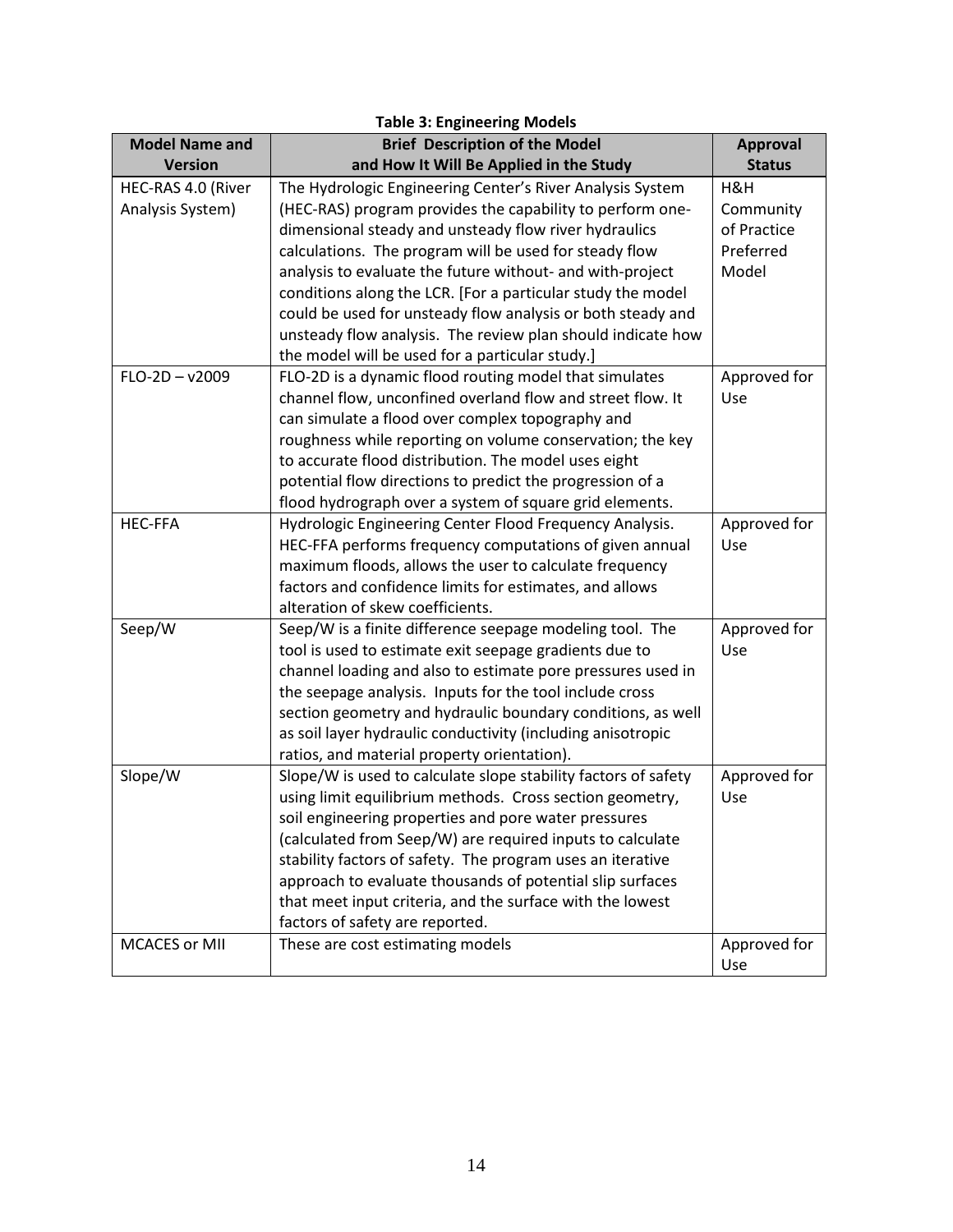#### <span id="page-16-0"></span>**10. REVIEW SCHEDULES AND COSTS**

**a. ATR Schedule and Cost.** The schedule for previously completed and future ATR activities is presented in Table 4. The current cost estimate for ATR is \$100,000. The cost for ATR will be negotiated with the PCX and the ATR team.

| <b>Task</b>                                   | Date                        |  |  |
|-----------------------------------------------|-----------------------------|--|--|
| ATR Without-Project Hydrology                 | August 2010                 |  |  |
| ATR Without-Project Levee Fragility           | <b>March 2012</b>           |  |  |
| ATR Without-Project Hydraulics                | April 2012                  |  |  |
| ATR Without-Project Economics                 | August 2012                 |  |  |
| ATR With-Project Hydraulics for TSP           | March 2014                  |  |  |
| ATR With-Project Cost Engineering for TSP     | March 2014                  |  |  |
| ATR With-Project Economics for TSP            | April 2014                  |  |  |
| ATR With-Project Plan Formulation for TSP     | May 2014                    |  |  |
| ATR of Draft Report (Following TSP Milestone) | September 2014 <sup>1</sup> |  |  |

#### **Table 4: Schedule for Agency Technical Review**

A listing of the products expected to undergo ATR following the TSP Milestone is provided in Section 5.a above.

**b. Type I IEPR Schedule and Cost.** Interim Corps and/or contractor products for hydrology, hydraulic design, geotechnical engineering, civil design and economics will be provided before the draft report is released for public review. The full IEPR panel will receive the entire Integrated Draft Feasibility Report/Environmental Document and all technical appendices concurrent with public and agency review. Based on the current study schedule, this will be in July of 2014. The final report to be submitted by the IEPR panel must be submitted to the PDT within 60 days of the conclusion of public review.

IEPR is currently estimated to cost \$165,000. IEPR is a project cost. The IEPR panel review cost will be 100% federally funded. In-house costs associated with obtaining the IEPR panel contract as well as responding to IEPR comments will be cost shared expenses.

**c. Model Certification/Approval Schedule and Cost.** The planning models to be employed in the Little Colorado River at Winslow Feasibility Study have been either certified or approved for use (Table 2). All of the engineering models are either certified by the H&H Community of Practice, or otherwise approved for use (Table 3). Model certification and approval for all identified planning models will be coordinated through the PCX as needed.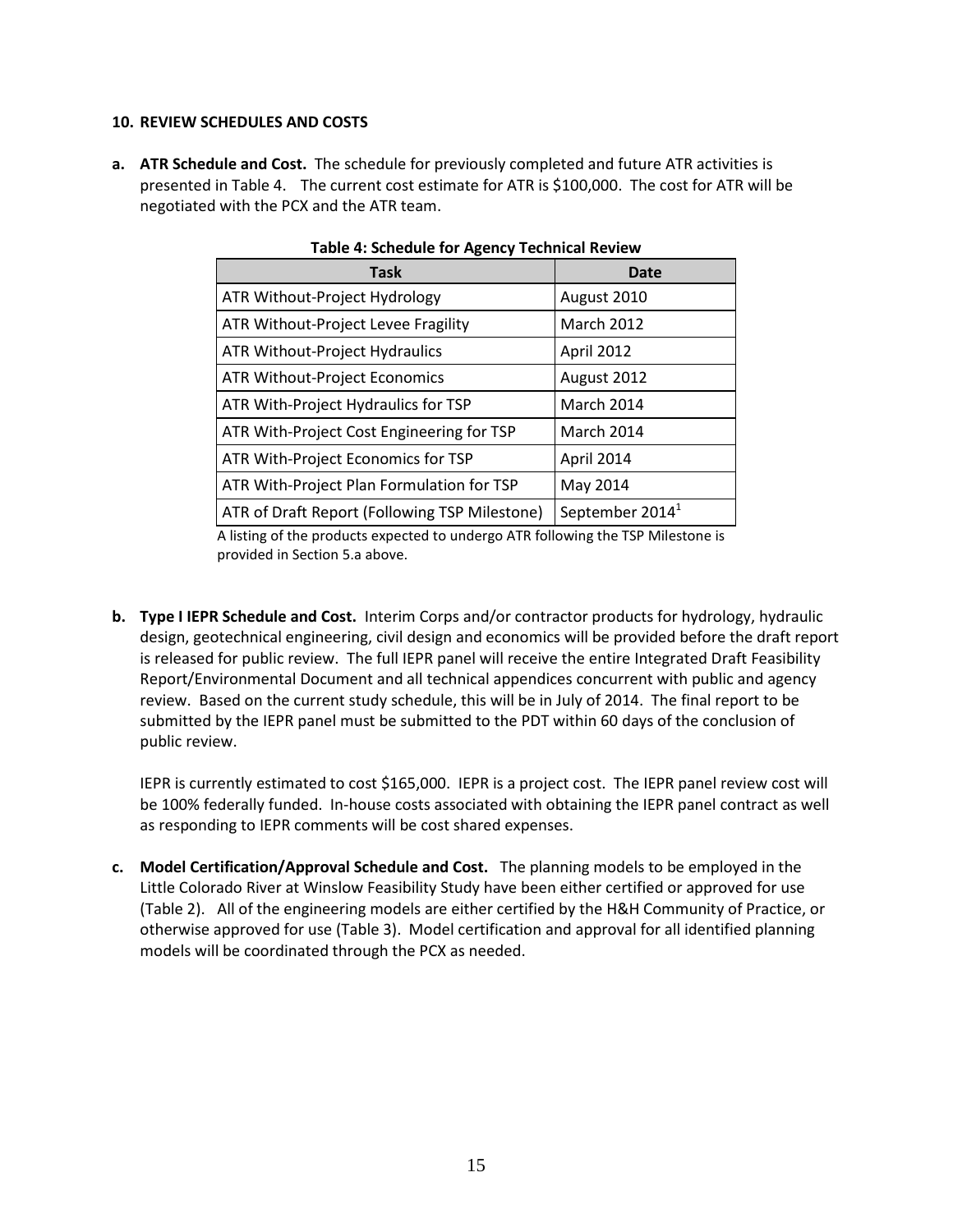#### <span id="page-17-0"></span>**11. PUBLIC PARTICIPATION**

The public and other agencies have multiple opportunities to participate in this study. The non-federal sponsor has already developed a public involvement plan that outlines both formal and informal opportunities for public participation in this study. The earliest opportunity for public comment occurred at the public scoping meeting in Winslow, Arizona on March 24, 2009. Many sponsor coordination meetings are held concurrently with quarterly meetings of the Winslow Levee Advisory Board. These meetings are attended by the Navajo County Board of Supervisors, and are open to the public for comment.

Public review of the Draft Feasibility Report will occur after issuance of the policy guidance memo and concurrence by HQUSACE that the document is ready for public release. Public review of the draft report will begin approximately one month after the completion of the ATR process and policy guidance memo. The period will last a minimum of 30 or 45 days, depending upon which type of NEPA document (EA or EIS) is required. One or more public workshops will be held during the public and agency review period. Comments received during the public comment period for the draft report could be provided to the IEPR team prior to completion of the final Review Report and to the ATR team before review of the final Decision Document. The public review of necessary state or federal permits will also take place during this period. A formal State and Agency review will occur concurrently with the public review. However, it is anticipated that intensive coordination with these agencies will have occurred concurrent with the planning process. Upon completion of the review period, comments will be consolidated in a matrix and addressed, if needed. A comment resolution meeting will take place, if needed, to decide upon the best resolution of comments. A summary of the comments and resolutions will be included in the document.

It is not anticipated that the public, including scientific or professional societies, will be asked to nominate potential external peer reviewers for this study.

#### <span id="page-17-1"></span>**12. REVIEW PLAN APPROVAL AND UPDATES**

The South Pacific Division Commander is responsible for approving this Review Plan. The Commander's approval reflects vertical team input (involving district, MSC, RMO, and HQUSACE members) as to the appropriate scope and level of review for the decision document. Like the PMP, the Review Plan is a living document and may change as the study progresses. The home district is responsible for keeping the Review Plan up to date. Minor changes to the review plan since the last MSC Commander approval are documented in Attachment 3. Significant changes to the Review Plan (such as changes to the scope and/or level of review) should be re-approved by the MSC Commander following the process used for initially approving the plan. The latest version of the Review Plan, along with the Commanders' approval memorandum, should be posted on the Home District's webpage. The latest Review Plan should also be provided to the RMO and home MSC.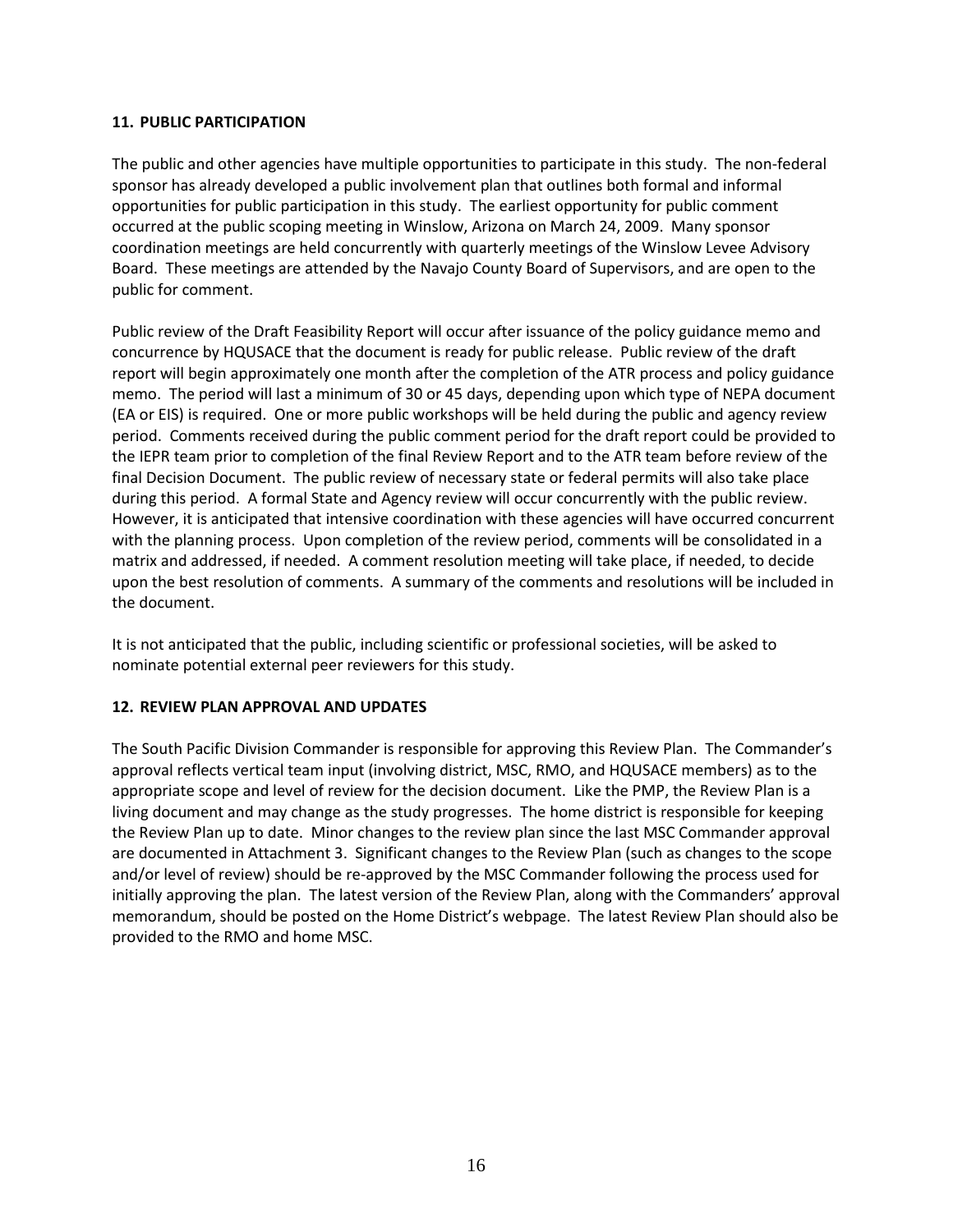## <span id="page-18-0"></span>**13. REVIEW PLAN POINTS OF CONTACT**

Public questions and/or comments on this review plan can be directed to the following points of contact:

- Los Angeles District Project Delivery Team Planning contact, at (602) 230-6907
- South Pacific Division District Support Team Lead, at (415) 503-6556
- Program Manager for the Planning Center of Expertise for Flood Risk Management, at (415) 503- 6852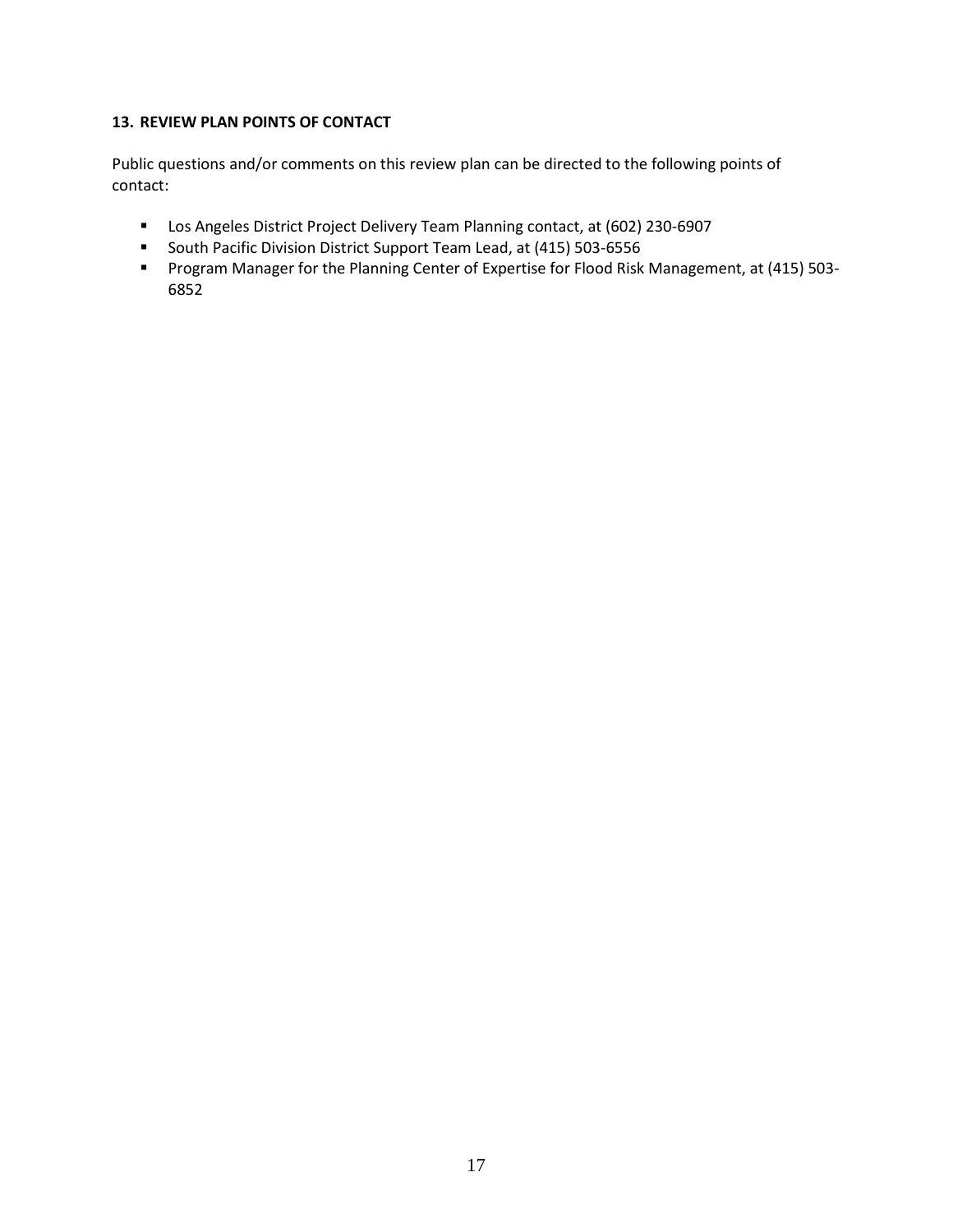## **ATTACHMENT 1: TEAM ROSTERS**

#### **PROJECT DELIVERY TEAM**

<span id="page-19-0"></span>

| <b>Name</b>                 | <b>Discipline</b>                | <b>Phone</b> | Email                              |
|-----------------------------|----------------------------------|--------------|------------------------------------|
| Brian Kenny                 | Project Manager                  | 602-230-6934 | Brian. W. Kenny@usace.army.mil     |
| Richard Legere <sup>1</sup> | <b>Study Manager/Planning</b>    | 602-230-6907 | Richard.H.Legere@usace.army.mil    |
| David Pham                  | Civil Design                     | 213-452-3648 | David.Pham@usace.army.mil          |
| Roxanne Vidaurre            | Civil Design                     | 213-452-3643 | Roxanne.R.Vidaurre@usace.army.mil  |
| Ken Wong                    | Environmental/Biology            | 602-230-6908 | Michael.J.Fink@usace.army.mil      |
| <b>Kirk Brus</b>            | <b>Environmental Coordinator</b> | 213-452-3876 | Kirk.C.Brus@usace.army.mil         |
| James Chieh                 | Hydrology & Hydraulics           | 213-452-3571 | Shih.H.Chieh@usace.army.mil        |
| Adam Bier                   | Hydrology & Hydraulics           | 213-452-3567 | Adam.J.Bier@usace.army.mil         |
| Jeannine Hogg               | Economics                        | 213-452-3816 | Jeannine.H.Hogg@usace.army.mil     |
| Alejandro Hernandez         | Cost Engineering                 | 213-452-3699 | Alejandro.Hernandez@usace.army.mil |
| <b>Bill Brown</b>           | Real Estate/Lands                | 602-230-6964 | William.G.Brown@usace.army.mil     |
| Steve Dibble                | <b>Cultural Resources</b>        | 213-452-3849 | David.S.Dibble@usace.army.mil      |
| Mark Chatman                | Geotechnical Engineering         | 213-452-3585 | Mark.Chatman@usace.army.mil        |
| Steve Brown                 | Soils & Materials                | 213-452-3689 | Stephen.L.Brown@usace.army.mil     |

## **AGENCY TECHNICAL REVIEW TEAM**

| <b>Name</b>         | <b>Discipline</b>               | Phone        | Email                             |
|---------------------|---------------------------------|--------------|-----------------------------------|
| Marc Masnor         | <b>ATR Manager</b>              | 918-669-7349 | Marc.L.Masnor@usace.army.mil      |
| Douglas Lilly       | <b>Plan Formulation</b>         | 918-669-7196 | Douglas.E.Lilly@usace.army.mil    |
| TBD                 | <b>Environmental Resources</b>  |              |                                   |
| TBD                 | <b>Cultural Resources</b>       |              |                                   |
| Steve Holmstrom     | Hydrology                       | 916-557-7129 | Steven.F.Holmstrom@usace.army.mil |
| David Williams      | <b>Hydraulics</b>               | 918-669-7091 | David.J.Williams@usace.army.mil   |
| Ronald Smith        | <b>Geotechnical Engineering</b> | 901-544-3291 | Ronald.O.Smith@usace.army.mil     |
| <b>Brian Harper</b> | Economics                       | 571-239-0726 | Brian.K.Harper@usace.army.mil     |
| TBD                 | Civil Design                    |              |                                   |
| James Neubauer      | <b>Cost Engineering MCX</b>     | 509-527-7332 | James.G.Neubauer@usace.army.mil   |
| TBD                 | Real Estate/Lands               |              |                                   |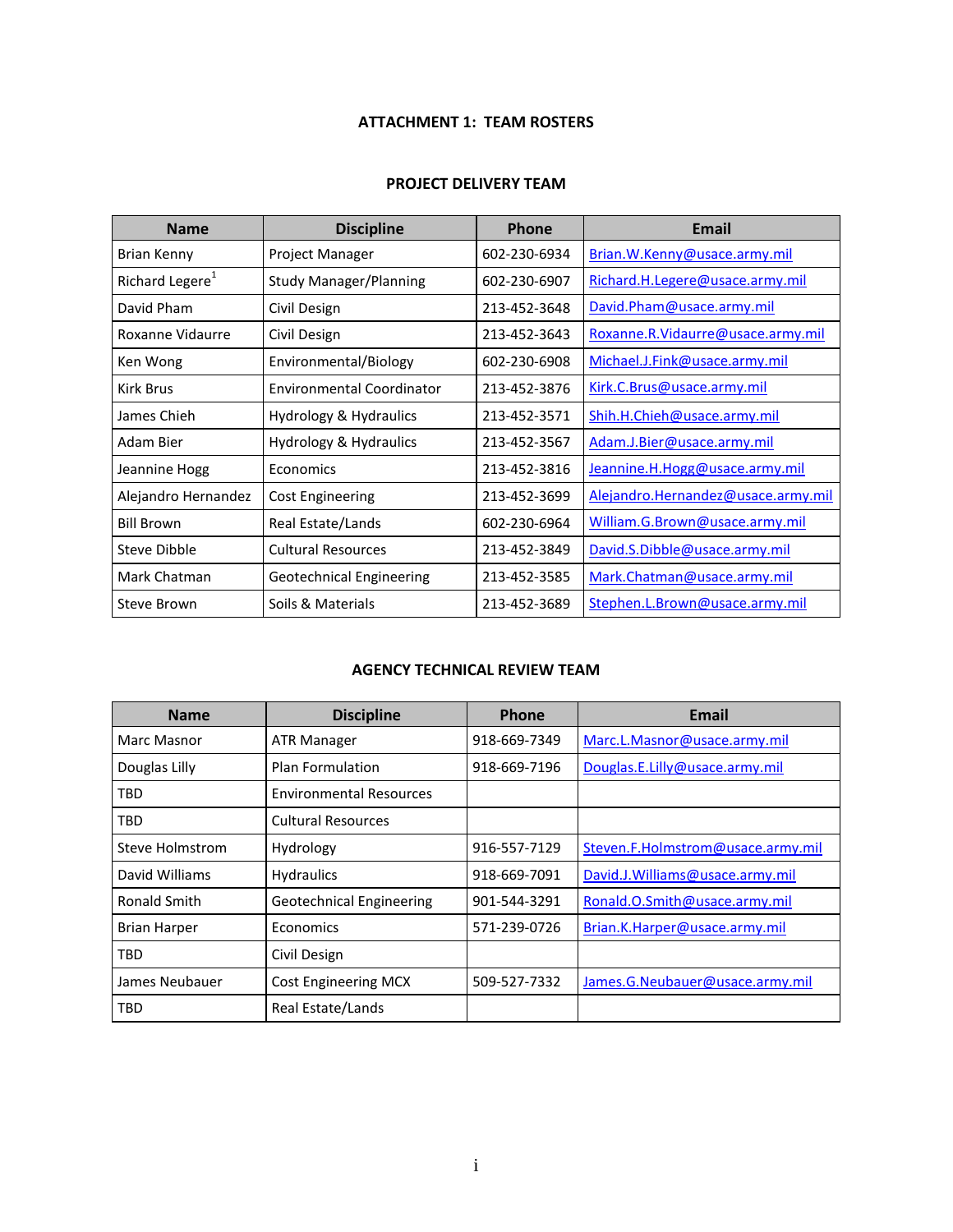## **INDEPENDENT EXTERNAL PEER REVIEW PANEL**

| <b>Name</b> | <b>Discipline</b>               | Phone | <b>Email</b> |
|-------------|---------------------------------|-------|--------------|
| TBD         | Plan Formulation                |       |              |
| <b>TBD</b>  | <b>Environmental Resources</b>  |       |              |
| TBD         | <b>Hydrology and Hydraulics</b> |       |              |
| TBD         | <b>Geotechnical Engineering</b> |       |              |
| <b>TBD</b>  | Civil Design                    |       |              |
| <b>TBD</b>  | Economics                       |       |              |
| TBD         | <b>Cost Engineering</b>         |       |              |

#### **VERTICAL TEAM**

| <b>Name</b>    | <b>Discipline</b>          | <b>Phone</b> | Email                         |
|----------------|----------------------------|--------------|-------------------------------|
| Paul Bowers    | District Support Team Lead | 415-503-6556 | Paul.W.Bowers@usace.army.mil  |
| Pauline Acosta | Regional Integration Team  | 202-761-4085 | Pauline.M.Acosta@usace.army.m |

## **PLANNING CENTER OF EXPERTISE FLOOD RISK MANAGEMENT**

| <b>Name</b>       | <b>Discipline</b>                             | <b>Phone</b> | Email                       |
|-------------------|-----------------------------------------------|--------------|-----------------------------|
| <b>Eric Thaut</b> | Program Manager, PCX<br>Flood Risk Management | 415-503-6852 | Eric.W.Thaut@usace.army.mil |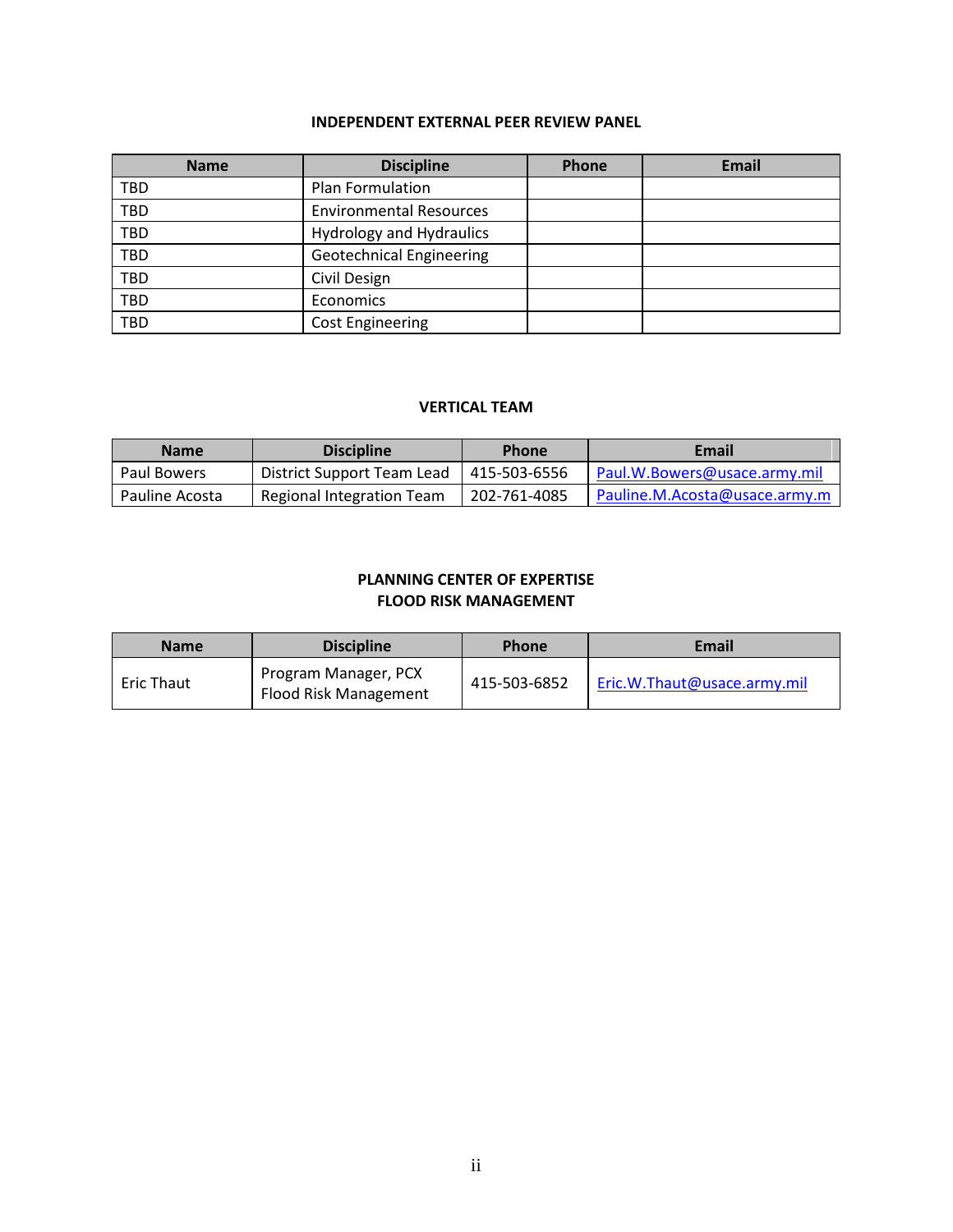## <span id="page-21-0"></span>**ATTACHMENT 2: SAMPLE STATEMENT OF TECHNICAL REVIEW FOR DECSION DOCUMENTS**

#### **COMPLETION OF AGENCY TECHNICAL REVIEW**

The Agency Technical Review (ATR) has been completed for the *<type of product>* for *<project name and location* >. The ATR was conducted as defined in the project's Review Plan to comply with the requirements of EC 1165-2-209 and, subsequently, EC 1165-2-214. During the ATR, compliance with established policy principles and procedures, utilizing justified and valid assumptions, was verified. This included review of: assumptions, methods, procedures, and material used in analyses, alternatives evaluated, the appropriateness of data used and level obtained, and reasonableness of the results, including whether the product meets the customer's needs consistent with law and existing US Army Corps of Engineers policy. The ATR also assessed the District Quality Control (DQC) documentation and made the determination that the DQC activities employed appear to be appropriate and effective. All comments resulting from the ATR have been resolved and the comments have been closed in DrChecks<sup>sm</sup>.

| <b>SIGNATURE</b>                                                                                                                                 |      |  |  |  |
|--------------------------------------------------------------------------------------------------------------------------------------------------|------|--|--|--|
| <b>Name</b>                                                                                                                                      | Date |  |  |  |
| <b>ATR Team Leader</b>                                                                                                                           |      |  |  |  |
| <b>Office Symbol/Company</b>                                                                                                                     |      |  |  |  |
|                                                                                                                                                  |      |  |  |  |
| <b>SIGNATURE</b>                                                                                                                                 |      |  |  |  |
| <b>Name</b>                                                                                                                                      | Date |  |  |  |
| Project Manager                                                                                                                                  |      |  |  |  |
| <b>Office Symbol</b>                                                                                                                             |      |  |  |  |
| <b>SIGNATURE</b>                                                                                                                                 |      |  |  |  |
| <b>Name</b>                                                                                                                                      | Date |  |  |  |
| Architect Engineer Project Manager <sup>1</sup>                                                                                                  |      |  |  |  |
| Company, location                                                                                                                                |      |  |  |  |
|                                                                                                                                                  |      |  |  |  |
| <b>SIGNATURE</b>                                                                                                                                 |      |  |  |  |
| <b>Name</b>                                                                                                                                      | Date |  |  |  |
| Review Management Office Representative                                                                                                          |      |  |  |  |
| <b>Office Symbol</b>                                                                                                                             |      |  |  |  |
| <b>CERTIFICATION OF AGENCY TECHNICAL REVIEW</b>                                                                                                  |      |  |  |  |
| Significant concerns and the explanation of the resolution are as follows: <i>Describe the major technical concerns and</i><br>their resolution. |      |  |  |  |
| As noted above, all concerns resulting from the ATR of the project have been fully resolved.                                                     |      |  |  |  |
|                                                                                                                                                  |      |  |  |  |
| <b>SIGNATURE</b>                                                                                                                                 |      |  |  |  |
| <b>Name</b>                                                                                                                                      | Date |  |  |  |
| Chief, Engineering Division                                                                                                                      |      |  |  |  |
| <b>Office Symbol</b>                                                                                                                             |      |  |  |  |
|                                                                                                                                                  |      |  |  |  |

*Name* Date Chief, Planning Division *Office Symbol*

*SIGNATURE*

 $1$  Only needed if some portion of the ATR was contracted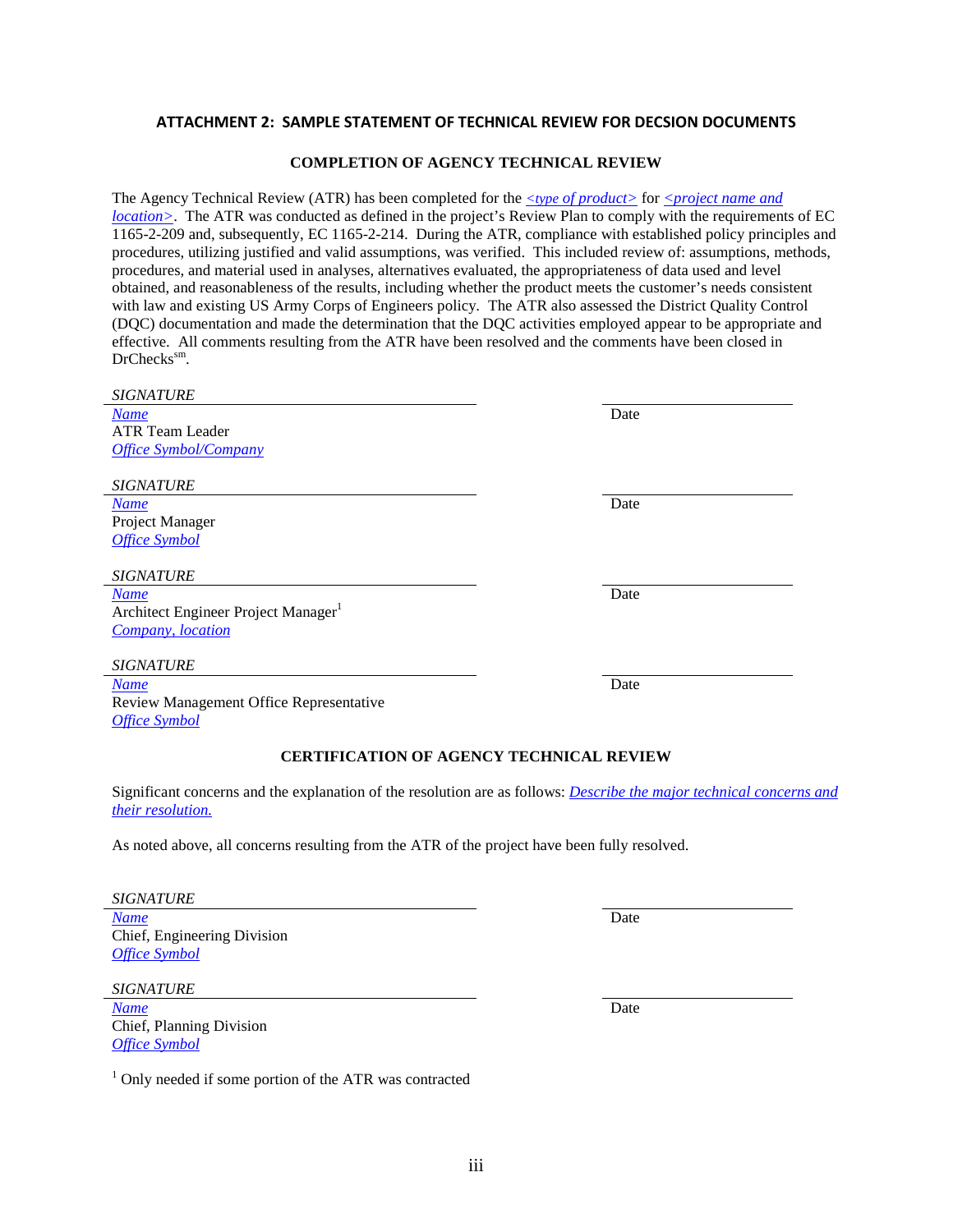<span id="page-22-0"></span>

| <b>Revision Date</b>                                                                                                  | <b>Description of Change</b>                                   | Page / Paragraph<br><b>Number</b> |
|-----------------------------------------------------------------------------------------------------------------------|----------------------------------------------------------------|-----------------------------------|
| 14 Dec 2011                                                                                                           | Rewritten to follow new EC 1165-2-209 template                 |                                   |
| 14 Dec 2011                                                                                                           | Updated model list and certification/approval status           |                                   |
| 14 Dec 2011                                                                                                           | Updated study schedule                                         |                                   |
| 14 Dec 2011                                                                                                           | Updated roster of PDT members                                  |                                   |
| 29 Aug 2012                                                                                                           | Updated roster of ATR team                                     |                                   |
| Updated RP for consistency with study findings to date, and to<br>4 Dec 2012<br>incorporate SMART Planning milestones |                                                                |                                   |
| 15 Jan 2013                                                                                                           | Rewritten to follow new EC 1165-2-214 guidance                 |                                   |
| 4 Feb 2014                                                                                                            | Updated review schedule and ATR team members                   |                                   |
| 10 Mar 2014                                                                                                           | Updated review schedule and ATR team members<br>Pages 15 and i |                                   |

## **ATTACHMENT 3: REVIEW PLAN REVISIONS**